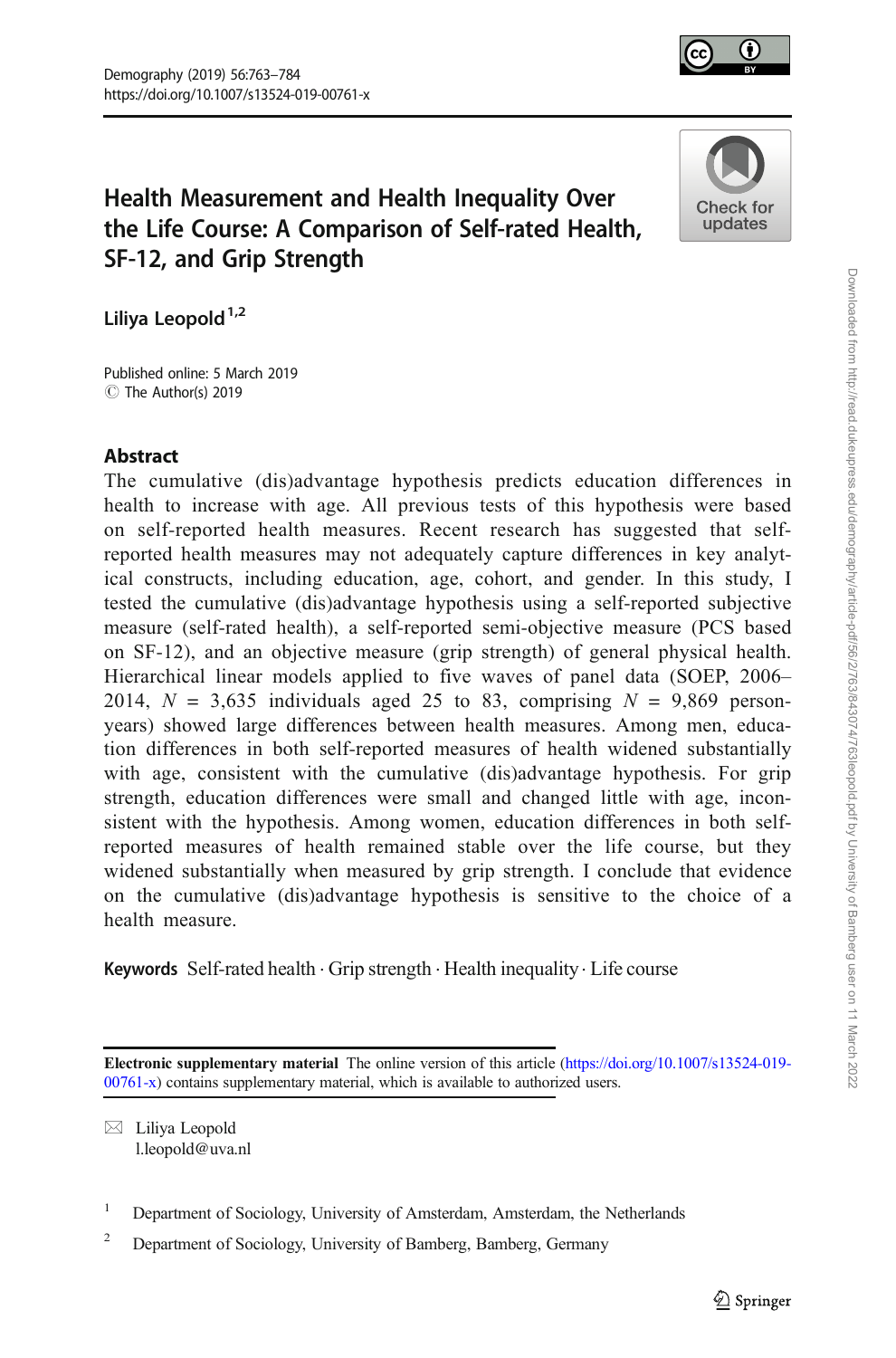#### Introduction

A large literature has examined social inequality in trajectories of physical health. Several studies have shown that health gaps between education groups grow with age (Chen et al. [2010;](#page-19-0) Kim [2008](#page-19-0); Leopold [2016](#page-20-0); Mirowsky and Ross [2008;](#page-20-0) Willson et al. [2007\)](#page-21-0). This evidence is consistent with the *cumulative (dis)advantage hypothesis*, which states that education differences in determinants of health—such as living and working conditions, exposure to stress, social support, and health behaviors—translate into increasing physical health differences between higher- and lower-educated people over the life course (Ross and Wu [1996\)](#page-20-0). This hypothesis has become the dominant theoretical framework in life course research on health inequality (Dannefer [2003;](#page-19-0) DiPrete and Eirich [2006](#page-19-0); Ferraro et al. [2009\)](#page-19-0).

An important shortcoming of this line of research is that empirical tests of the cumulative (dis)advantage hypothesis are limited to self-reported measures of physical health. Most studies have used self-rated health, commonly measured on a 5-point scale, as the only or as the primary health outcome (Brown et al. [2016;](#page-19-0) Chen et al. [2010;](#page-19-0) Goesling [2007](#page-19-0); Leopold [2016](#page-20-0); Leopold and Leopold [2018;](#page-20-0) Lynch [2003;](#page-20-0) Sacker et al. [2011;](#page-21-0) Torres et al. [2016;](#page-21-0) Willson et al. [2007\)](#page-21-0). Although the benefits of self-rated health are widely recognized, recent studies have raised doubts about the validity of this measure in studies of health inequality over the life course (Frick and Ziebarth [2013;](#page-19-0) Juerges [2010](#page-19-0)).

Four limitations of self-rated health have been highlighted. First, this measure may not adequately capture differences between socioeconomic groups (Dowd and Zajacova [2007](#page-19-0); Huisman et al. [2007;](#page-19-0) Singh-Manoux et al. [2007\)](#page-21-0). Health differences between higher- and lower-educated people, as measured by biomarkers, were found to be underestimated by a measure of self-rated health (Dowd and Zajacova [2010\)](#page-19-0). Second, self-rated health may not adequately capture gender differences. For example, men and women were shown to attach different weight to different aspects of physical health when reporting on self-rated health (Peersman et al. [2012](#page-20-0)). Third, self-rated health may not adequately capture change over the life course. In a recent study, the predictive power of poor self-rated health for mortality—one of the most common arguments to establish its validity as a health measure—was found to decline with age (Zajacova and Woo [2016\)](#page-21-0). Fourth, self-rated health may not adequately capture change across cohorts. Recent research has indicated that self-evaluations of health became more valid across cohorts (Schnittker and Bacak [2014\)](#page-21-0). Taken together, these four problems raise doubts about the robustness of previous findings on education differences in physical health trajectories as measured by respondents' self-assessments.

Although the limitations of self-reported health measures are increasingly understood, no study has examined the extent to which these measures affect the main conclusions that have emerged from life course research on health inequality. The present study aims to fill this gap of knowledge. Specifically, I examined whether and to what extent age trajectories of physical health, and education differences therein, depended on the choice of a health measure. I compared three outcome measures: (1) self-rated health as a reference measure for subjective evaluations of general health; (2) the Physical Component Scale (a physical health index based on the SF-12 instrument) as a self-reported quasi-objective health measure; and (3) grip strength as an objective measure of muscle strength and general physical health assessed by a dynamometer.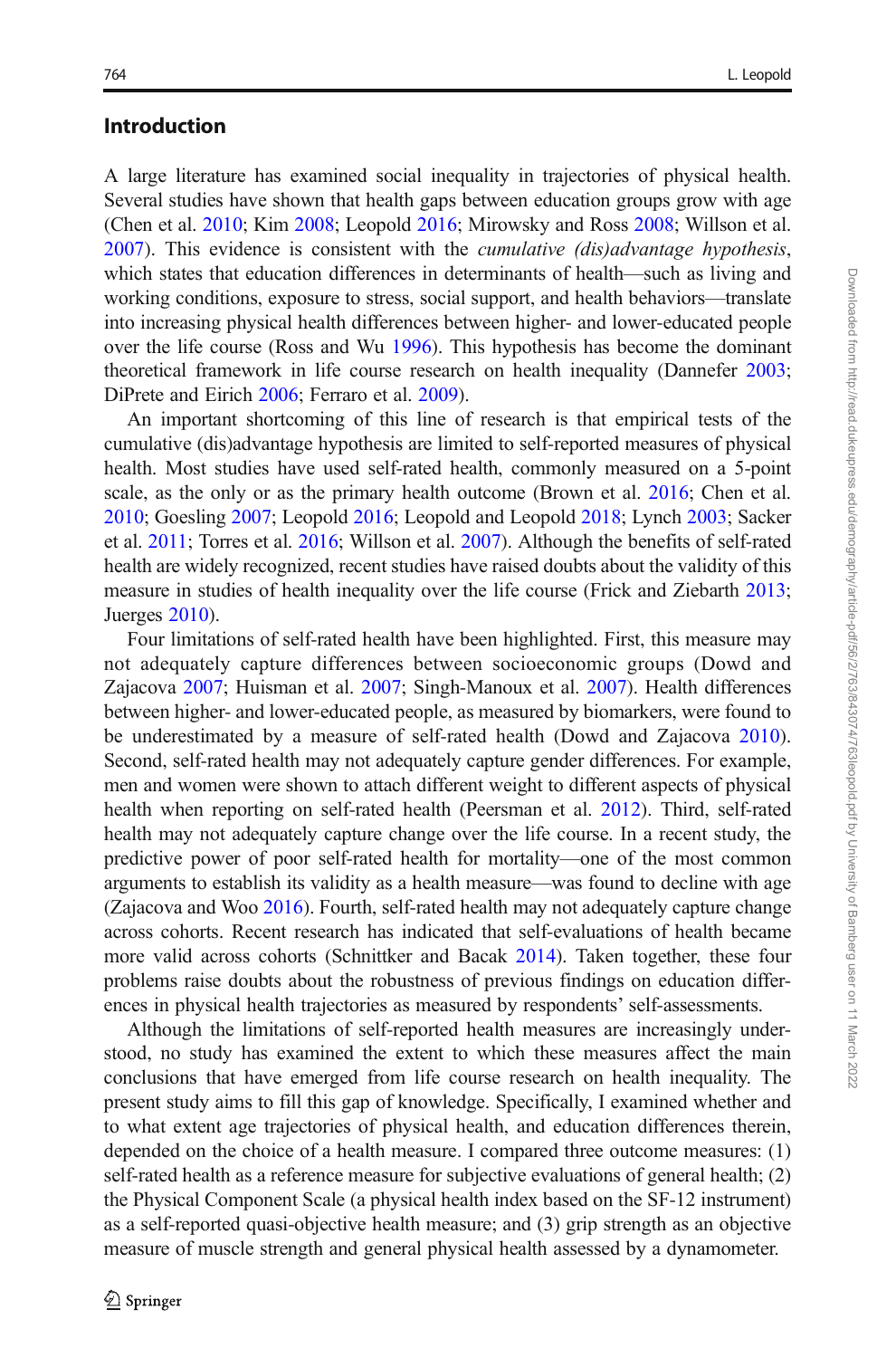To compare these measures, I used data from the German Socioeconomic Panel Study (SOEP), in which all three measures are available biannually from 2006 until 2014. I selected a sample of 3,635 individuals and 9,869 observations (person-years) in which data on all three measures were available. To analyze changes in education differences in physical health, I used hierarchical linear models and age-vector graphs mapping trajectories of each health measure across an age range between 25 and 83 for West German men and women born between 1931 and 1981.

#### Background

#### Education and Health Over the Life Course

The question of whether education differences in health increase or decrease with age has been examined for more than three decades. Initial research was motivated by two competing hypotheses: the cumulative (dis)advantage hypothesis and the age-as-leveler hypothesis. The cumulative (dis)advantage hypothesis states that education structures the distribution of determinants of health, such as living and working conditions, exposure to stress, social support, and health behaviors, which translates into increasing physical health differences between higher- and lower-educated people over the life course (Ross and Wu [1996](#page-20-0)). The age-as-leveler hypothesis states that education differences in health increase only until early old age but decline thereafter (House et al. [1994](#page-19-0)). This hypothesis stresses the importance of social policy and selection effects. Social policy arguments concentrate on institutional interventions, such as Medicare (providing more equal access to health care) or Social Security (alleviating economic inequality among older adults) (Dannefer [2003](#page-19-0)). The selection argument attributes the decline of education health differences in older age to selective mortality and selective participation in surveys (Kitagawa and Hauser [1973](#page-20-0); Wilkinson [1986](#page-21-0)).

Empirical tests of these hypotheses have focused on aggregate-level patterns rather than directly testing the individual-level mechanisms proposed by these hypotheses. Education gaps that widened with age have been regarded as support for the cumulative (dis)advantage hypothesis, whereas education gaps that narrowed with age have been regarded as support for the age-as-leveler hypothesis.

Pioneering research on education inequality in health trajectories has produced mixed findings and fueled an intense debate. In the course of this debate, theoretical views and empirical tools have been refined. Methodologically, the most important conclusion is that cross-sectional or short-term longitudinal data are not well suited to examine health trajectories of education groups. Longitudinal data are necessary to account for selection effects and to disentangle age effects from cohort effects because education differences in health trajectories were found to change across cohorts (Lynch [2003;](#page-20-0) Noymer [2001\)](#page-20-0).

The finding of narrowing health gaps between education groups in older age is no longer considered to contradict the cumulative (dis)advantage hypothesis, as long as this trend results from selective mortality. Instead, higher rates of mortality among the lower-educated are seen as an outcome of processes described by the cumulative (dis)advantage perspective (Dupre [2007;](#page-19-0) Ferraro et al. [2009](#page-19-0); Lynch [2003;](#page-20-0) Rohwer [2016;](#page-20-0) Willson et al. [2007](#page-21-0)). Thus, processes of cumulative (dis)advantage may suppress age-related increases in health inequality.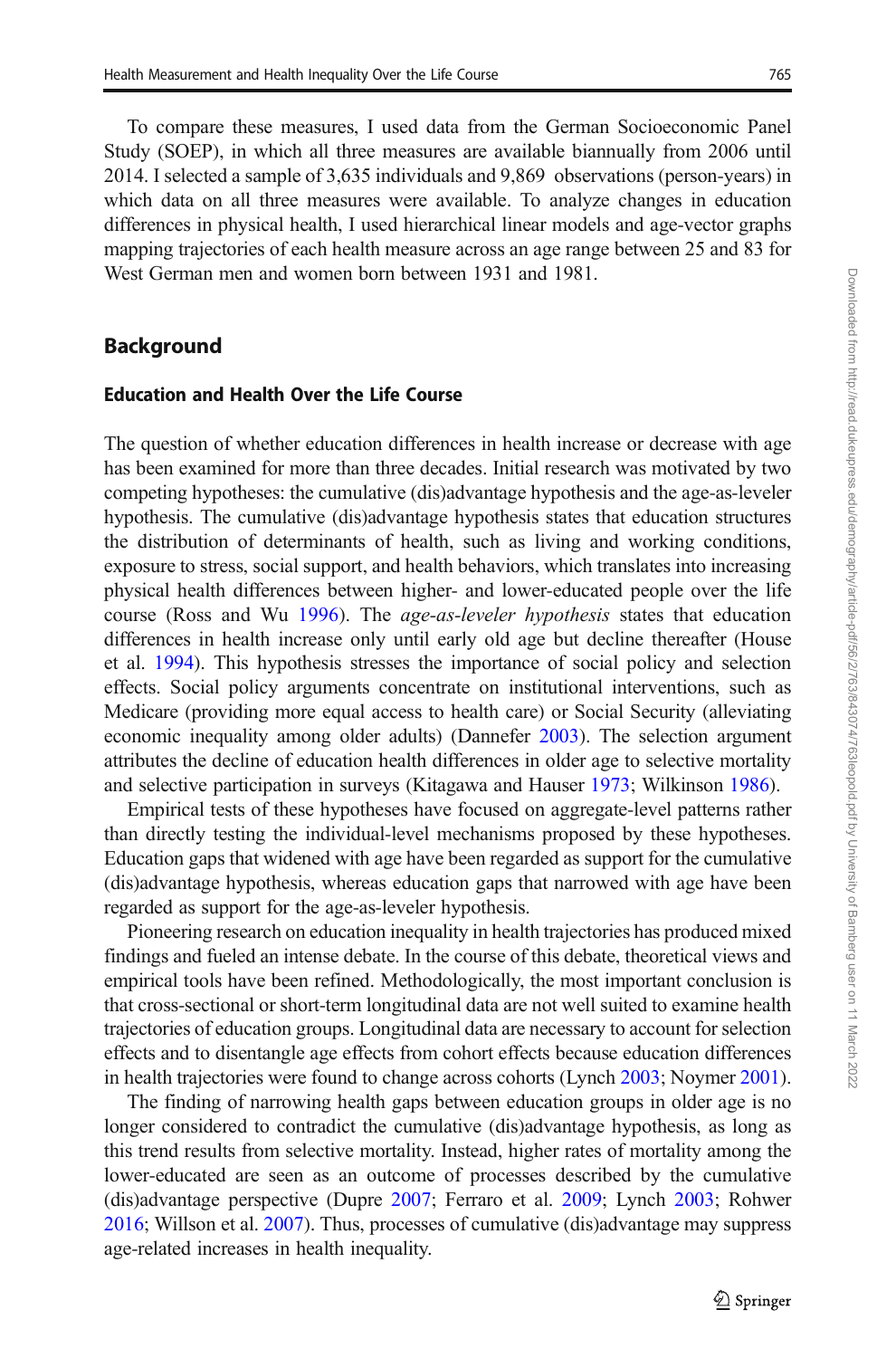Current empirical tests of the cumulative (dis)advantage hypothesis assess whether education differences increase before later-life stages in which differential mortality may narrow the gaps. Most of the evidence comes from the United States and is consistent with aggregate-level health trajectories implied by the cumulative (dis)advantage hypothesis. Moreover, U.S. studies have found that this pattern is more pronounced among women and has intensified across cohorts (Brown et al. [2016](#page-19-0); Liu and Hummer [2008;](#page-20-0) Ross and Mirowsky [2010](#page-20-0)). Evidence from the West German context of the present study, instead, points to a stronger age and cohort increase of education differences in self-rated health among men. Among women, education gaps in health do not widen with age, and this does not change across cohorts (Leopold and Leopold [2018\)](#page-20-0).

Taken together, the advances from previous studies suggest that research on education differences in physical health trajectories should (1) use longitudinal data to account for selection effects and to separate age effects from cohort effects, and (2) examine gender differences given that conclusions about education differences may differ between men and women. In contrast to variation in estimation methods, variation across cohorts, and variation by gender, however, no systematic study has explored how variation in health measures affects conclusions about education differences in trajectories of physical health.

#### Does the Health Measure Matter?

Most studies have examined change in self-rated health, a measure of general physical health (Brown et al. [2016](#page-19-0); Chen et al. [2010](#page-19-0); Goesling [2007](#page-19-0); Leopold [2016](#page-20-0); Leopold and Leopold [2018;](#page-20-0) Lynch [2003](#page-20-0); Mirowsky and Ross [2008;](#page-20-0) Sacker et al. [2005](#page-21-0); Torres et al. [2016;](#page-21-0) van Kippersluis et al. [2009](#page-21-0), [2010;](#page-21-0) Willson et al. [2007\)](#page-21-0). The main reasons for the dominant role of this measure in the literature are (1) data availability, because selfassessments of health are often included in the core questionnaires of long-running panel studies; (2) validity, because self-rated health correlates with current and future health problems and mortality (Idler and Benyamini [1997](#page-19-0); Mossey and Shapiro [1982\)](#page-20-0); and (3) life course coverage, because self-rated health captures health differences across the entire lifespan. This contrasts with measures of specific conditions, symptoms, and functional limitations that become prevalent only at advanced ages (Willson et al. [2007\)](#page-21-0).

Despite these benefits, recent research has raised doubts about the measure of selfrated health. The most important concern is a key assumption underlying studies on inequality: namely, that respondents in different social groups assess their overall health status in similar ways and on the basis of similar criteria, independent of their education level, age, cohort, and gender. An increasing number of studies have suggested that this assumption might be unwarranted (Au and Johnston [2014](#page-18-0); Burgard and Chen [2014;](#page-19-0) Zajacova and Woo [2016](#page-21-0)).

The first problem concerns education differences in the validity of self-rated health. Studies have shown that for lower-educated persons, this measure is less predictive of mortality (Dowd and Zajacova [2007\)](#page-19-0), and its association with physical health problems as assessed by biomarkers is weaker than for higher-educated persons (Dowd and Zajacova [2010\)](#page-19-0). These findings suggest that education differences in physical health may not be adequately captured by a measure of self-rated health (Dowd and Zajacova [2010;](#page-19-0) d'Uva et al. [2008](#page-19-0); Molina [2016](#page-20-0)).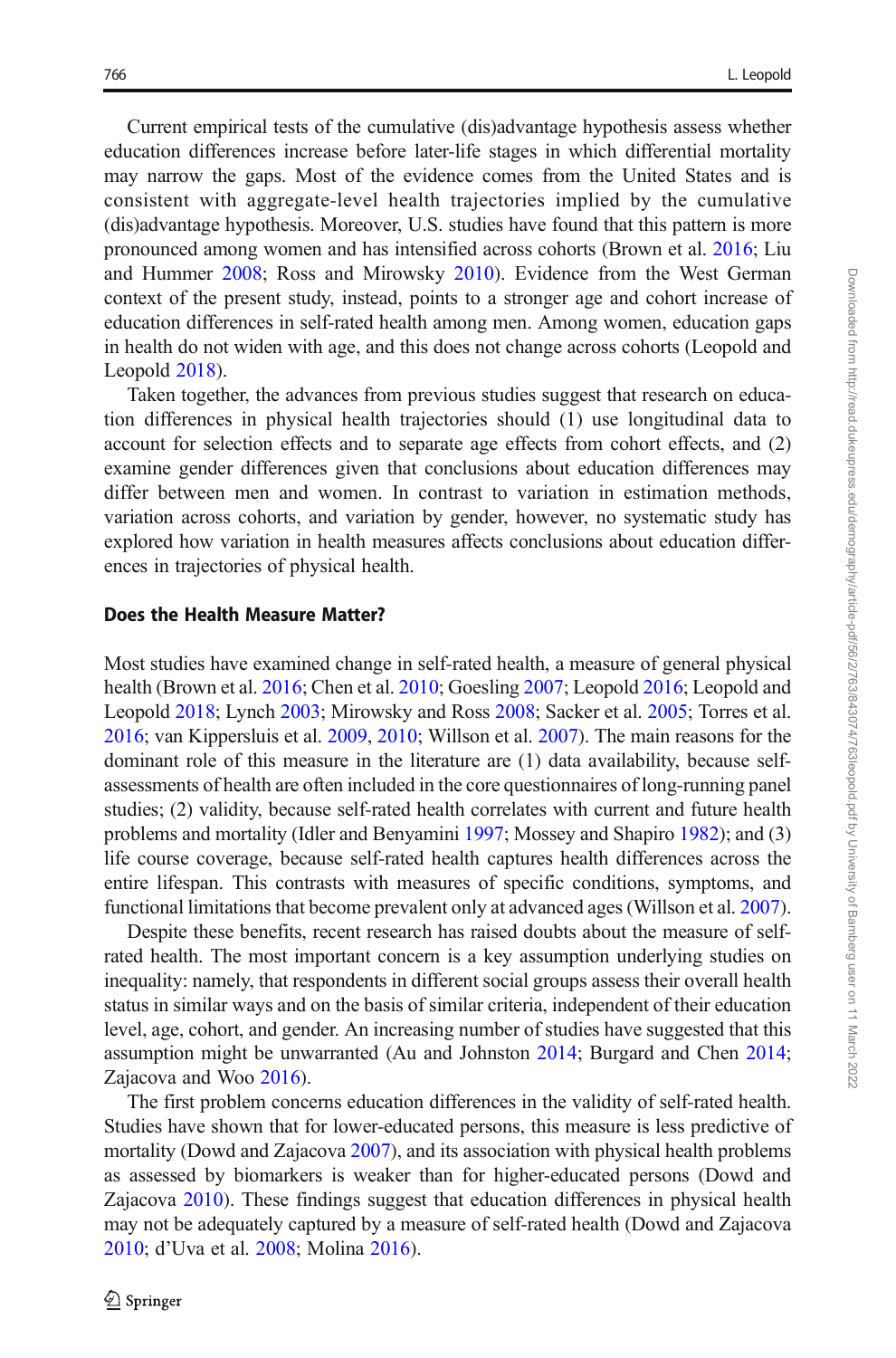Second, increasing evidence suggests that the validity of self-rated health depends on age. As people get older, their frame of reference for assessing their health status changes, and individuals tend to overestimate their health despite an increasing number of physical health problems (Krause and Jay [1994;](#page-20-0) Peersman et al. [2012](#page-20-0)). Accordingly, the power of poor self-rated health to predict chronic diseases and mortality weakens substantially with age (Helweg-Larsen et al. [2003;](#page-19-0) Idler and Cartwright [2018;](#page-19-0) Lindeboom and van Doorslaer [2004](#page-20-0); Schnittker [2005](#page-21-0); Van Doorslaer and Gerdtham [2003;](#page-21-0) Zajacova and Woo [2016](#page-21-0)).

Third, self-ratings of health vary across cohorts. As demonstrated in a recent study, the predictive power of self-rated health for mortality increases among more recently born (Schnittker and Bacak [2014\)](#page-21-0). The explanation proposed by this study is that because of education expansion, improvements in health knowledge, and medical progress, younger cohorts are better informed about their physical health status and thus provide more accurate self-assessments.

Finally, some doubts have been raised regarding the validity of self-rated health as a measure of gender differences in health. This evidence, however, is not consistent. One recent study found no gender differences in terms of criteria that individuals use to report on their self-rated health status Zajacova et al. [2017\)](#page-21-0). Other studies found that women take milder symptoms and health complaints into account, whereas men focus on more severe or even life-threatening conditions as well as on health behaviors (Benyamini et al. [2003;](#page-18-0) Grol-Prokopczyk et al. [2011;](#page-19-0) Peersman et al. [2012\)](#page-20-0). These findings indicate that self-rated health measures may not adequately capture gender differences in physical health.

Taken together, the evidence from these studies questions whether self-rated health accurately measures differences in terms of education, age, cohort, and gender. Given that all of these four factors represent key analytical constructs in studies of health inequality over the life course, this raises doubts about the conclusions of previous research. In studies on the cumulative (dis)advantage hypothesis, however, these issues are rarely considered because self-rated health remains the primary outcome measure.

A few studies have complemented or replaced self-rated health with alternative measures, although these measures have also relied on respondents'self-reports (House et al. [2005](#page-19-0); Hu et al. [2016](#page-19-0); Kim [2008;](#page-19-0) Kim and Durden [2007](#page-20-0); Leopold [2016;](#page-20-0) Torres et al. [2016](#page-21-0); van Kippersluis et al. [2009\)](#page-21-0). Among the measures used are different indices of self-reported physical impairments or functional limitations. These measures are based on a battery of questions about limitations in daily activities, such as walking several blocks, climbing several flights of stairs, lifting something heavy, or picking up a coin from a table. Studies on the intergroup validity of these measures, however, have suggested that concerns about self-rated health may apply similarly to self-reported measures that are based on specific health problems (Burgard and Chen [2014;](#page-19-0) Molina [2016;](#page-20-0) Ziebarth [2010](#page-21-0)).

A potential solution to these problems is to complement subjective measures by objective measures of health. Although no study has used objective measures in tests of the cumulative (dis)advantage hypothesis, the literature suggests that they may constitute a suitable alternative to self-reported measures of health given that they are not affected by systematic group differences in reporting behavior (Burgard and Chen [2014;](#page-19-0) Ploubidis and Grungy [2011\)](#page-20-0).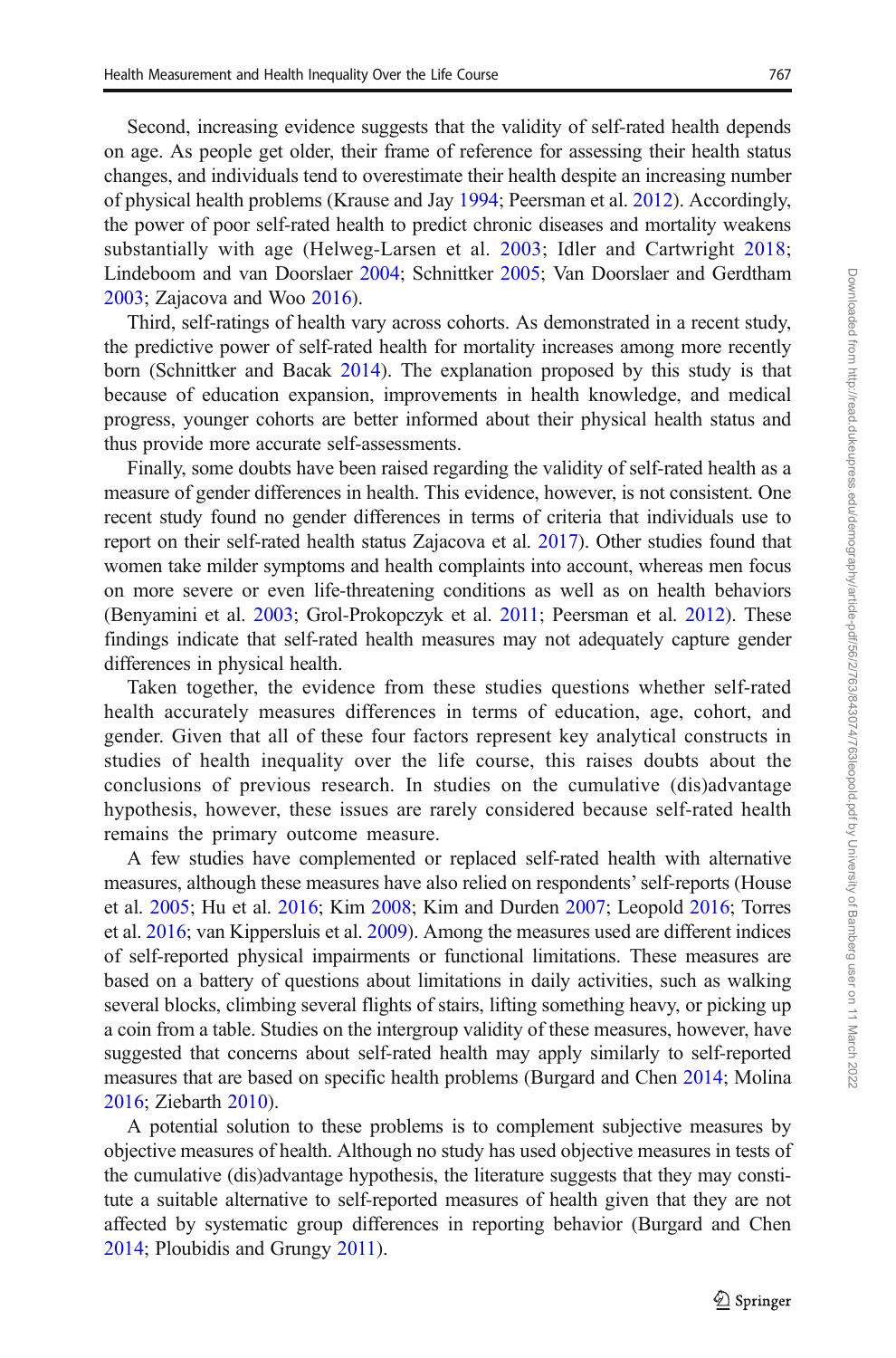In particular, grip strength (as assessed by a dynamometer) is considered a valid indicator of general physical health status that captures changes in health across adulthood (Peterson et al. [2016\)](#page-20-0). Because of its potential as a low-cost and noninvasive objective measure of overall health in population studies, the properties and validity of grip strength have been studied extensively over the past decade. Meta-studies have shown that similar to self-rated health and other self-reported health measures, grip strength predicts all-cause and cause-specific mortality, and correlates with current and future disability (Bohannon [2001](#page-18-0); de Lima et al. [2017](#page-19-0); Rijk et al. [2016;](#page-20-0) Wu et al. [2017\)](#page-21-0). Moreover, grip strength was found to be strongly related to aging, declining from midadulthood onward (Steiber [2016;](#page-21-0) Vianna et al. [2007\)](#page-21-0).

The main factors that underlie the decline of grip strength with age are reductions in muscle strength and skeletal muscle mass (Abe et al. [2014\)](#page-18-0). This decline reflects biological processes that lead to a number of physical conditions, diseases, and causes of death. First, declining muscle strength is caused by a decrease in serum levels of testosterone and adrenal androgens, increased action of inflammatory mediators, and the onset of anabolic resistance (Montalcini et al. [2013](#page-20-0); Schlüssel et al. [2008\)](#page-21-0). Changes in these factors are often caused by declines in physical activity as a result of chronic and acute diseases, injuries, and (to a smaller degree) stress and depression (Syddall et al. [2003\)](#page-21-0). Moreover, low grip strength is a strong predictor of falls, physical disability, and frailty, all of which lead to increased mortality risk, especially in old age.

Second, grip strength is an indicator of skeletal muscle mass, which is responsible for the disposal of blood glucose. The amount of skeletal muscle mass indicates the ability to respond to insulin, which in turn is a major predictor of metabolic diseases and mortality from metabolic diseases, such as type 2 diabetes. Moreover, sarcopenia (degenerative loss of skeletal muscle mass) is associated with chronic low-grade inflammation, which occurs in a number of common chronic diseases that lead to premature mortality (Metter et al. [1997;](#page-20-0) Peterson et al. [2016](#page-20-0)).

Although grip strength is per definition not affected by reporting heterogeneity, biological differences between men and women have to be taken into account. Men have more muscle mass than women because of higher plasma concentrations of the major anabolic hormones (testosterone, GH, and IGF-1) but also because of more physical activity on the job and during leisure time (Montalcini et al. [2013\)](#page-20-0). Moreover, men (but not women) with higher body weight and higher levels of body fat—common predictors for health impairment—have higher grip strength (Gale et al. [2007](#page-19-0)). Although gender differences in the predictive validity of grip strength as a general health measure are not fully understood, the most recent and comprehensive metastudy has concluded that there are no substantial gender differences in the relationship between grip strength and all-cause mortality as well as mortality from cardiovascular diseases, stroke, coronary heart disease, and cancer (Wu et al. [2017\)](#page-21-0).

Taken together, the literature on health measures suggests that grip strength may accurately capture group differences arising from the unequal distribution of healthrelated resources and exposures to health risks over the life course. These benefits render grip strength an interesting alternative to self-rated health or other self-reported health measures to study the core association between education and health, as well as how it changes with age, across cohorts, and for men and women.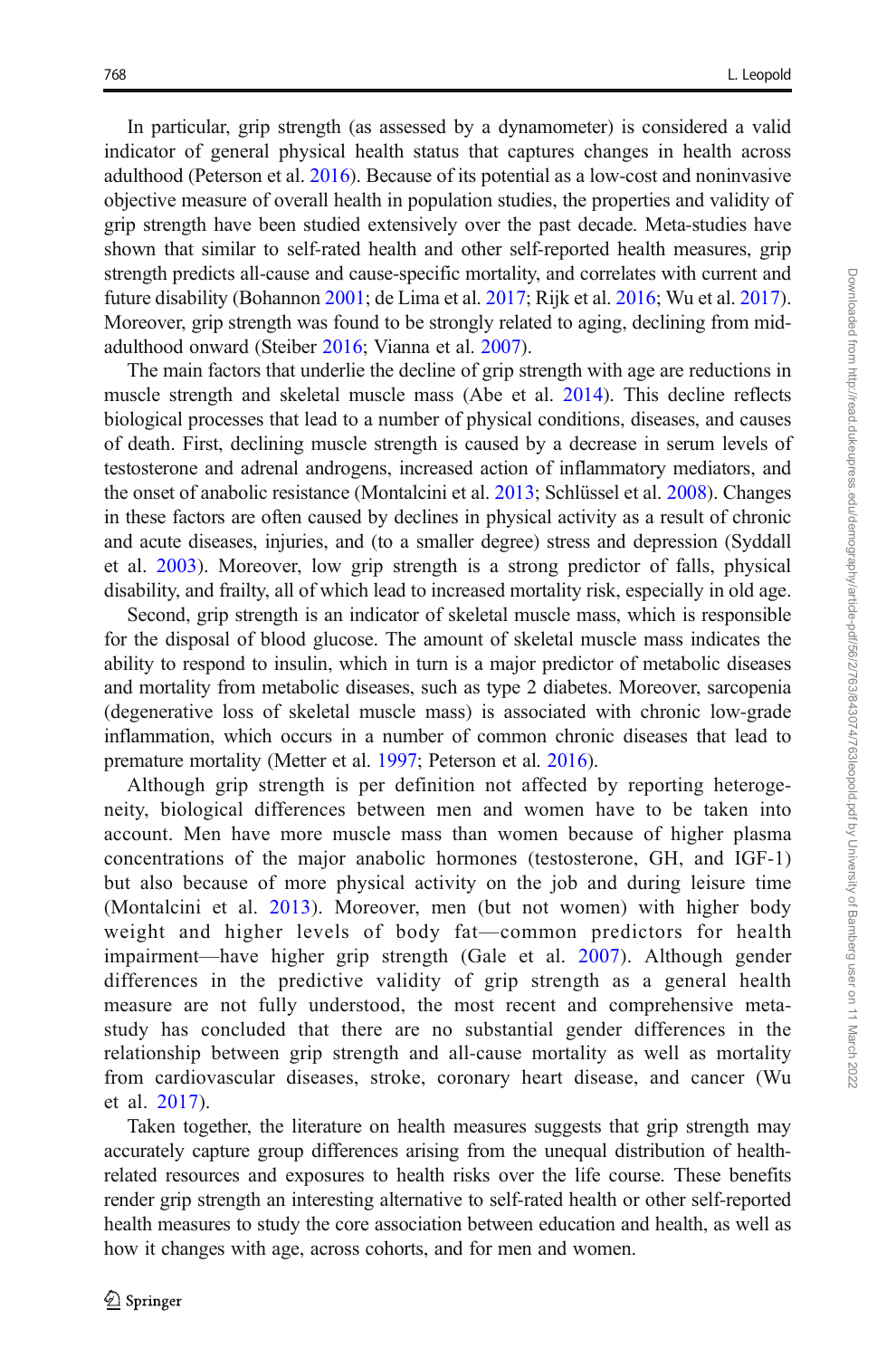# **Methods**

#### Data and Sample

The analysis was based on data from the German Socio-Economic Panel Study (SOEP), a large-sсale study of individuals and households (Wagner et al. [2007](#page-21-0)). The SOEP started in 1984 and collects data that are representative of the population of Germany who are older than 16 years. Data on self-rated health were collected annually since 1992, data on PCS were collected biannually since 2002, and data on grip strength were collected biannually since 2006. My analysis drew on data from the five waves conducted in 2006, 2008, 2010, 2012, and 2014, in which data on all three measures were available.

The anchor year of my study was 2006. Because of a refreshment sample added to the SOEP in this year, the data are representative of the German population aged 17 years and older in 2006. From all individuals participating in the 2006 SOEP wave  $(N =$ 20,590), a random sample of 7,143 individuals was selected to participate in tests of grip strength. My analysis was based on this subsample of individuals. I further restricted this sample to West Germans, excluding immigrants  $(n = 841)$  and persons who lived in the German Democratic Republic (GDR) before reunification in 1990 ( $n =$  $1,900$ .<sup>1</sup> These restrictions ensured that individuals shared a common context with regard to education degrees and life conditions. I further constrained the sample to individuals who were 25 to 75 years old at their initial observation in 2006. This restriction resulted in a cohort range of 1931 and 1981, excluding individuals born before or after these years  $(n = 754)$ . Most men born before 1931 were enlisted to fight in World War II and might constitute a selective group of war survivors. The minimum age of 25 years at first observation ensures that the process of education attainment was completed before or during the observation period for all individuals included in the sample. Finally, I removed respondents without information on education  $(n = 13)$ . After all restrictions, my analytic sample consisted of 3,635 individuals comprising 9,869 person-years.

### Measures of Health

Self-rated health (SRH) was assessed in the SOEP by the survey question, "How would you describe your current health?" Respondents answered on a scale from 1 (very good) to 5 (bad). I reverse-coded this variable so that lower values indicated worse health. The response rate to this question is the highest among all health measures: only 0.2 % of data are missing.

<sup>&</sup>lt;sup>1</sup> Most respondents in this sample received their education degrees before reunification. Education degrees of the German Democratic Republic and their implications for health across the life course are hardly comparable with West German degrees. Thus, East Germans could be considered only for a separate analysis. However, the number of cases was not sufficient to meet the analytical requirements of this study. Because data about grip strength were collected only in a comparatively small random sample of SOEP participants, the East German sample for which data were available consisted of only 740 men and 837 women. When further broken down by gender, age, and cohort, case numbers within analytic cells became too small for a robust analysis.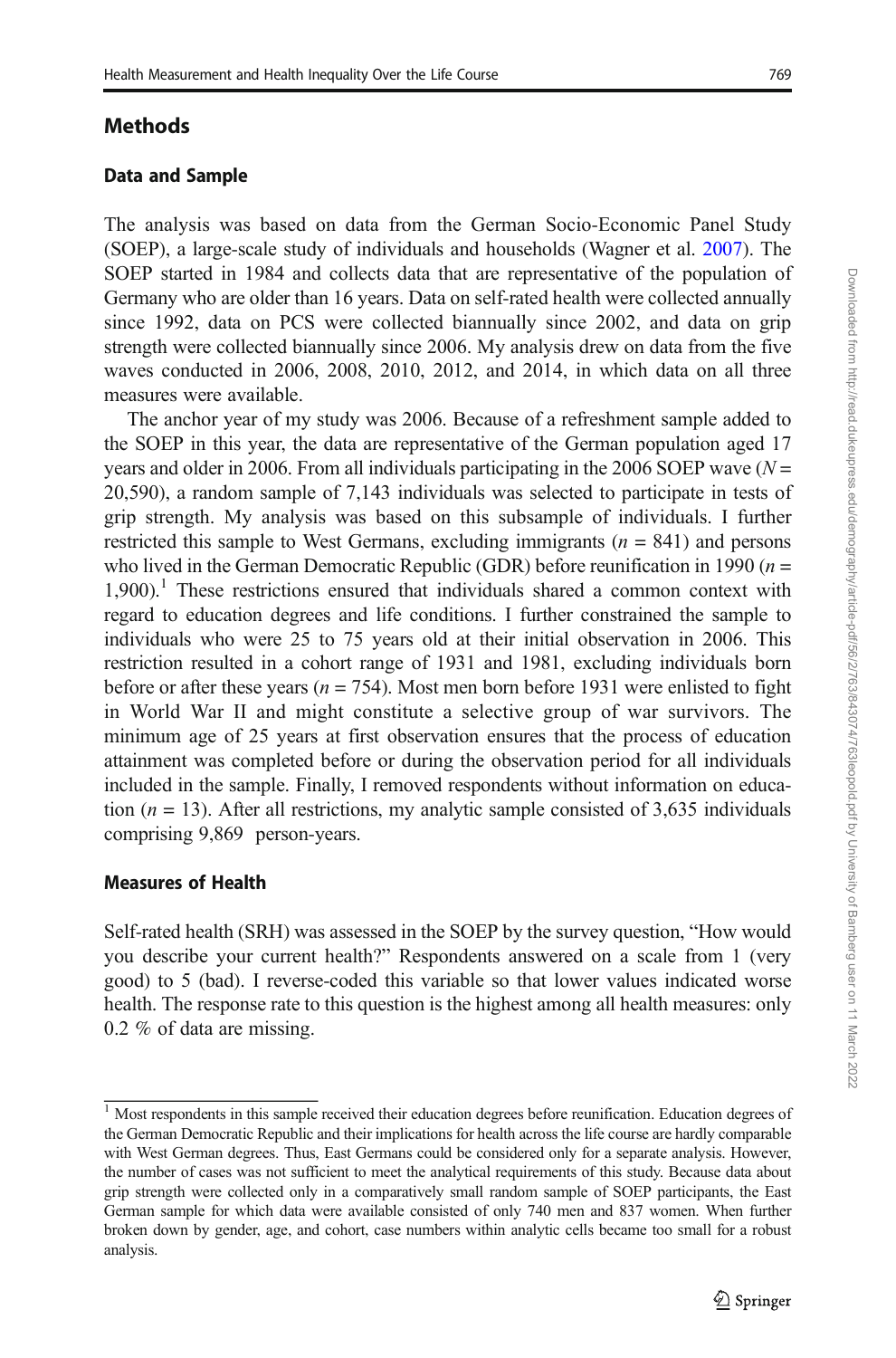The Physical Component Scale (PCS) is a health indicator developed to assess the objective health status of respondents (Steiber [2016;](#page-21-0) Ziebarth [2010\)](#page-21-0). In the SOEP data, the PCS score was calculated by the SOEP group (Andersen et al. [2007\)](#page-18-0) on the basis of the SF-12v2 questionnaire (Fleishman et al.  $2010$ ). SF-12 is a widely used measurement instrument based on a multi-item scale evaluating the following aspects of physical health: (1) limitations in physical activities because of health problems; (2) limitations in usual role activities because of physical health problems; (3) bodily pain; and (4) general health perceptions (Ware and Sherbourn [1992](#page-21-0)). The PCS is standardized by the SOEP group to a mean value of 50 and a standard deviation of 10. More information on the items and on the calculation procedure can be found in the online appendix. The share of missing data on this item is low, at 1.9 %.

Grip strength in kilograms was measured using the Smedley S Dynamometer TMM Tokio 100kg (Ambrasat and Schupp [2011\)](#page-18-0). Previous research has shown that values taken with a Smedley dynamometer strongly correlate with those taken with the more commonly used Jamar dynamometer (Yorke et al. [2015\)](#page-21-0). Interviewers were trained to perform the test correctly. Two measures from each hand were taken. The share of missing data for grip strength is only slightly higher than for PCS, at 3.2 %.

In the analysis, I included grip strength as (1) a continuous measure of grip strength and (2) a dichotomous measure indicating whether it crossed a cutoff value identifying a "weak grip." The additional measure of weak grip had one main advantage. Declines in grip strength may not necessarily identify relevant declines in physical health if they occur at higher levels of grip strengths. Studies have supported this consideration, showing that cutoff values of weak grip predicted mortality, disability, and functional limitations better than average levels of grip strength (Steiber [2016](#page-21-0)).

For the continuous measure, I took the average of all four measurements for individuals with at least one valid measure. The dichotomous measure defines "weak grip" for those whose grip strength was at least 1 sex-specific standard deviation below the sex-specific average. This is one of the common cutoff specifications next to 1.5 and 2 standard deviations, which are suitable for younger populations (Steiber [2016](#page-21-0)).

Table [1](#page-8-0) shows descriptive statistics for each of the health measures separately for men and women. Average levels of SRH (3.28 vs. 3.36) and PCS (48.7 vs. 49.6) were similar for men and women. Average grip strength was much higher among men (45.75 kg) than among women (28.56 kg). The prevalence of weak grip was by definition of the measure similar in both sexes, at 14 % among men and 15 % among women.

Because these health indicators were measured on different scales, I standardized the scores of SRH, PCS, and grip strength separately by gender to allow for a direct comparison between these indicators. Because the indicator of weak grip is dichotomous, it cannot be similarly standardized. I will thus compare only the main pattern of education differences in weak grip with the main patterns shown by the other measures. Results on the original scales are shown in Fig. A1 in the online appendix.

#### Measures of Age and Cohort

Age was measured in years, ranging from 25 to 83 across the observation window. I centered the age variable at the mean of 54 years (see Table [1\)](#page-8-0). Birth cohort, measured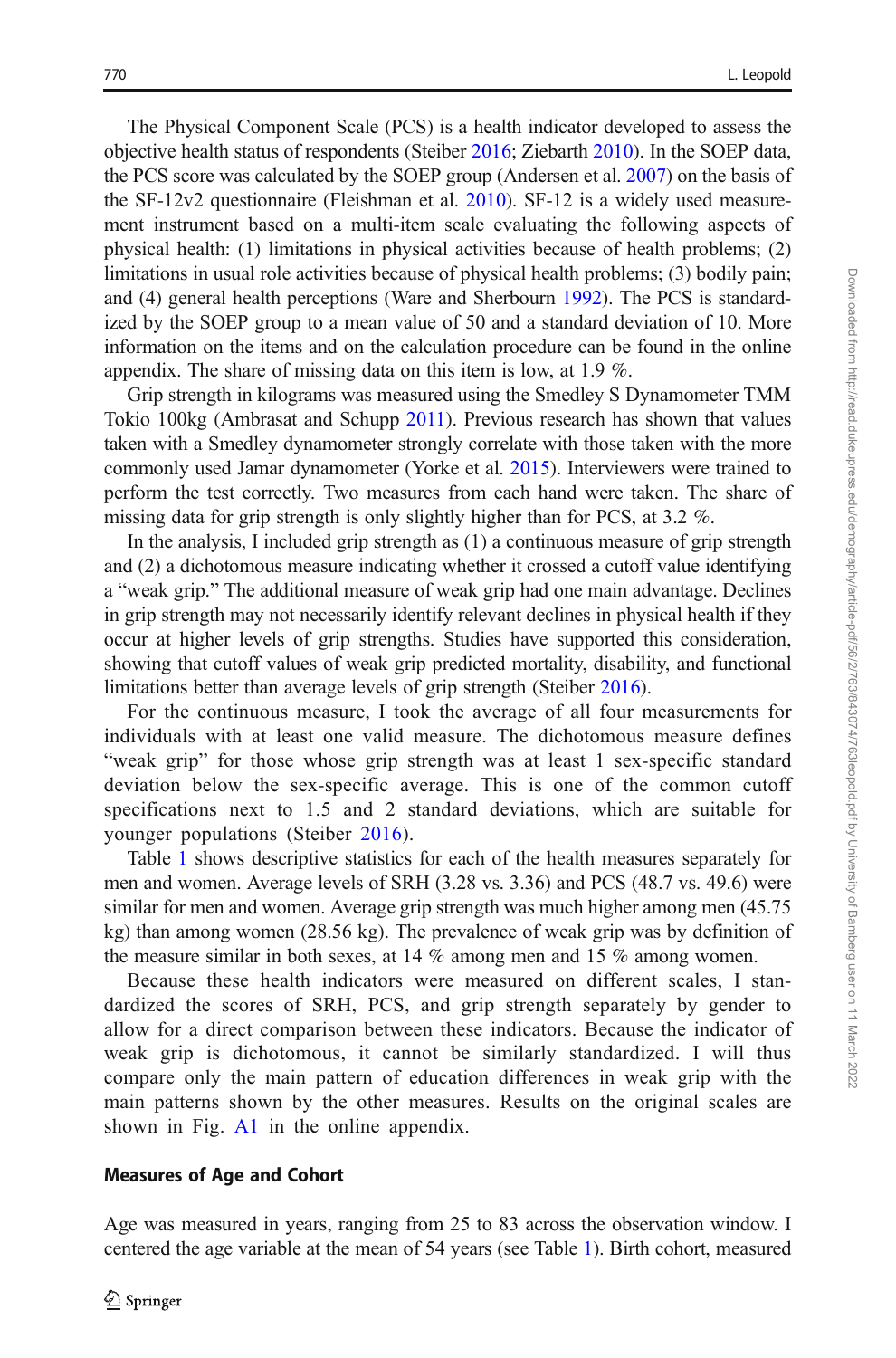#### <span id="page-8-0"></span>Table 1 Descriptive statistics

|                                               | Men     |           |              |       | Women   |           |              |       |
|-----------------------------------------------|---------|-----------|--------------|-------|---------|-----------|--------------|-------|
|                                               | Mean    | <b>SD</b> | Min.         | Max.  | Mean    | <b>SD</b> | Min.         | Max.  |
| <b>Health Measures</b>                        |         |           |              |       |         |           |              |       |
| Self-rated health <sup>a</sup>                | 3.36    | 0.88      | $\mathbf{1}$ | 5     | 3.28    | 0.90      | 1            | 5     |
| Physical Component Scaleb                     | 49.6    | 9.46      | 13.1         | 73.8  | 48.7    | 9.96      | 12.9         | 73.1  |
| Average grip strength (in $kg$ ) <sup>c</sup> | 45.75   | 10.05     | 3.7          | 82.13 | 28.56   | 6.75      | 1.8          | 64.18 |
| Weak grip <sup>d</sup>                        | 0.14    |           | $\mathbf{0}$ | 1     | 0.15    |           | $\mathbf{0}$ | 1     |
| Age and Cohort                                |         |           |              |       |         |           |              |       |
| Age                                           | 54.1    | 13.5      | 25           | 83    | 53.8    | 13.5      | 25           | 83    |
| Mean-centered age                             | 0.013   | 13.5      | $-29.1$      | 28.9  | $-0.30$ | 13.5      | $-29.1$      | 28.9  |
| Cohort                                        | 1955.5  | 13.2      | 1931         | 1981  | 1955.7  | 13.2      | 1931         | 1981  |
| Mean-centered cohort                          | $-4.51$ | 13.2      | $-30$        | 20    | $-4.69$ | 13.2      | $-30$        | 20    |
| Educatione                                    |         |           |              |       |         |           |              |       |
| Lower                                         | 0.46    |           | $\theta$     | 1     | 0.50    |           | $\mathbf{0}$ | 1     |
| Intermediate                                  | 0.30    |           | $\theta$     | 1     | 0.49    |           | $\Omega$     | 1     |
| Higher                                        | 0.24    |           | $\theta$     | 1     | 0.36    |           | $\theta$     | 1     |
| Panel Attrition                               |         |           |              |       |         |           |              |       |
| Diedf                                         | 0.039   |           | $\theta$     | 1     | 0.021   |           | $\Omega$     | 1     |
| Left <sup>g</sup>                             | 0.25    |           | $\mathbf{0}$ | 1     | 0.25    |           | $\theta$     | 1     |
| <b>Observation Period</b>                     |         |           |              |       |         |           |              |       |
| Number of waves                               | 3.68    | 1.36      | 1            | 5     | 3.69    | 1.37      | 1            | 5     |
| Survey year                                   | 2010    | 2.81      | 2006         | 2014  | 2010    | 2.81      | 2006         | 2014  |
| Number of Individuals                         | 1,756   |           |              |       | 1,879   |           |              |       |
| Number of Observations                        | 4,799   |           |              |       | 5,070   |           |              |       |

Source: Data are from SOEP, v.32 release 2016.

<sup>a</sup> Reverse-coded so that lower values indicate worse health.

<sup>b</sup> Summary index of physical health derived from SF-12 instrument.

<sup>c</sup> Averaged across all measurements (up to two for each hand).

<sup>d</sup> Weak grip is defined as 1 sex-specific SD below the sex-specific mean value.

 $e^{\circ}$  Lower = CASMIN 1a–1c; intermediate = CASMIN 2a–2cvoc; and higher = CASMIN 3a–3b.

<sup>f</sup> Fraction of respondents who died between 2006 and 2014.

<sup>g</sup> Fraction of respondents who left the panel between 2006 and 2014 for reasons other than death.

as age at the anchor year in 2006, ranged between 25 and 75 corresponding to birth years from 1931 until 1981. In multivariate models, cohort was centered at the value of 55 corresponding to the birth year of 1951.<sup>2</sup>

The parameterizations of age and cohort effects on the health outcomes were based on two criteria: (1) similarity between observed and fitted data examined by diagnostic plots, and (2) the BIC criterion. This resulted in different functional forms of age for

 $2$  The observation window of eight years provided only limited age overlaps between cohorts. Therefore, cohort effect could not be examined in detail.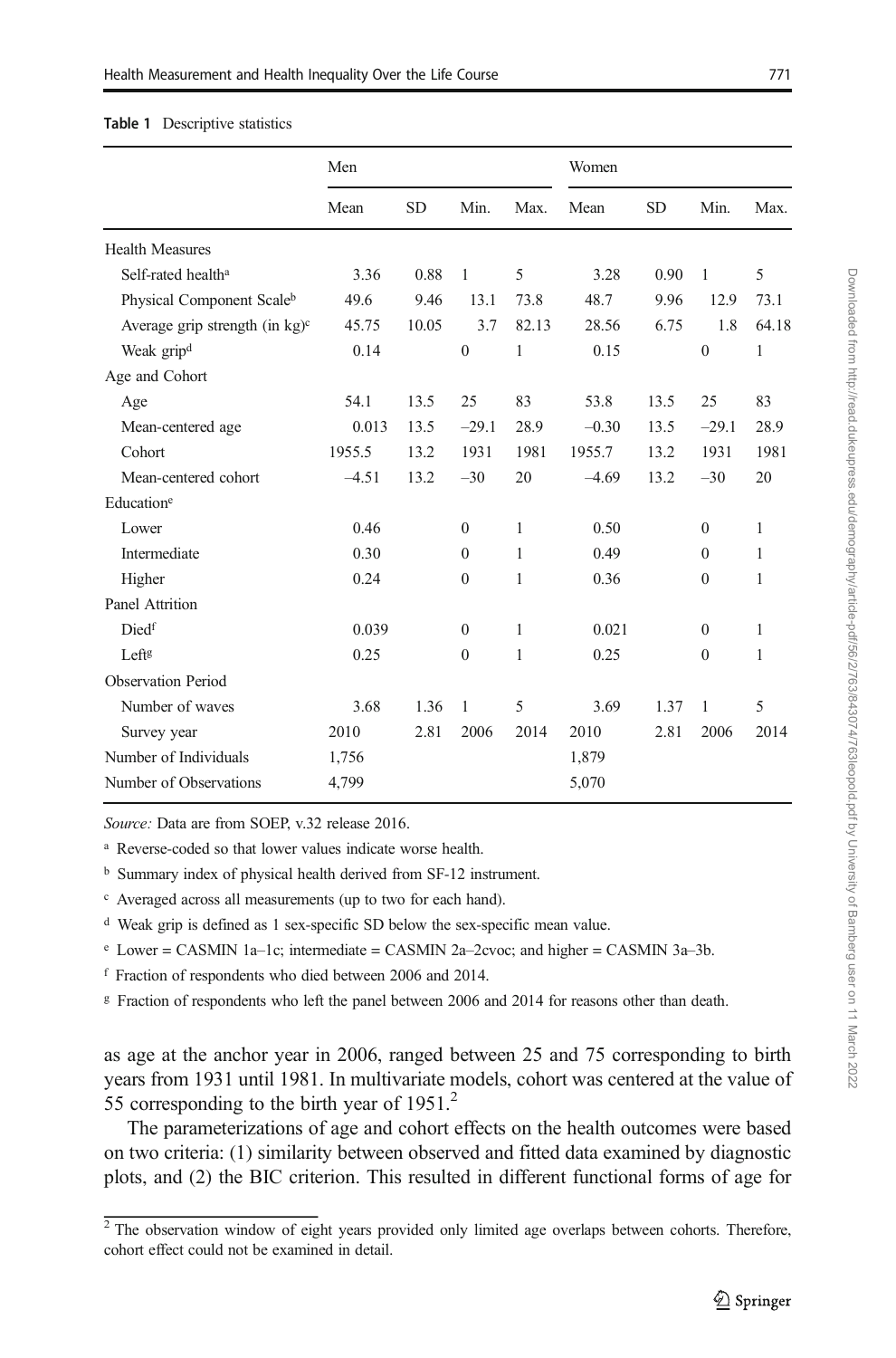different health outcomes. In the models for SRH and PCS, I included only linear term of age for both men and women. In the model for men's grip strength, I included linear and quadratic terms of age; in the model for women's grip strength, I included linear, quadratic, and cubic terms of age. The model of weak grip included linear and quadratic terms of age for women, and linear, quadratic, cubic, and quartic terms of age for men.

### Measure of Education

I measured education degrees by the CASMIN classification. This variable indicates the highest education degree reported by respondents within the observation period. I grouped the CASMIN into three categories. The bottom category comprises individuals holding lower secondary degrees with completed vocational qualification or less (CASMIN 1a–1c). Intermediate education ranges from intermediate secondary degrees to higher secondary degrees with vocational qualification (CASMIN 2a–2cvoc). The top category includes respondents holding tertiary degrees (CASMIN 3a–3b). Figure 1 shows the distribution of education categories across cohorts.

#### Analytic Strategy

I estimated change in SRH, PCS, and grip strength using hierarchical linear regression models (HLM) and changes in weak grip using a hierarchical linear probability model (Raudenbush and Bryk [2002](#page-20-0)). My data included up to five observations (Level 1) per person (Level 2), measured at biannual intervals. The HLM estimation accounts for heterogeneity in health trajectories, allowing individual age trajectories to differ in their starting levels (random intercepts) and rates of change (random slopes). The estimation of HLM provides information about mean health trajectories (growth curves) as well as individual variation around the average curves.



Fig. 1 Distribution of education levels across cohorts. Lower education = CASMIN 1a–1c; intermediate education = CASMIN 2a–2cvoc; and higher education = CASMIN 3a–3b. Source: Data are from SOEP, v.32 release 2016.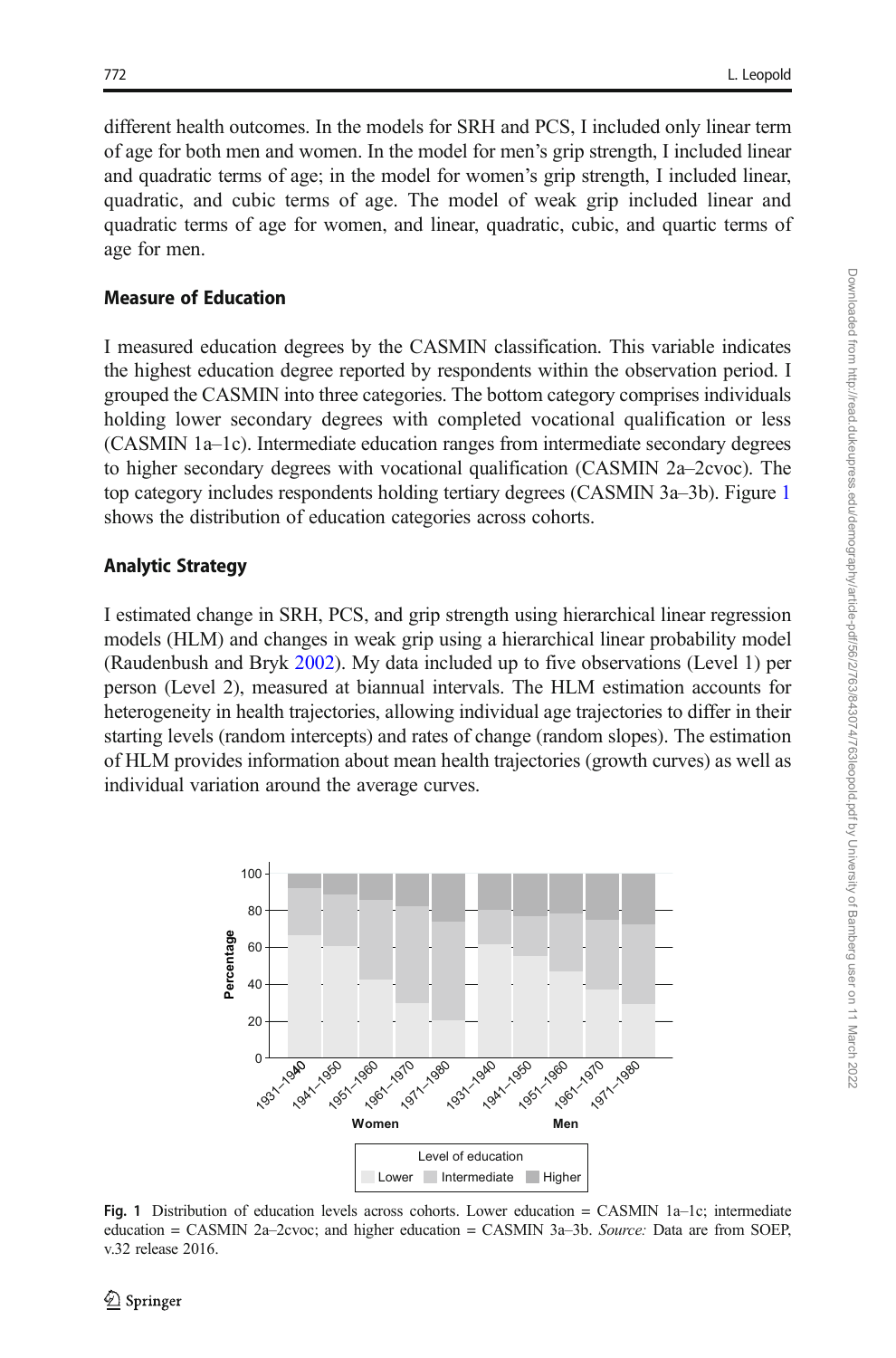As discussed in the section on theoretical background, an appropriate analytical strategy to estimate change in the relationship between education and health is to account simultaneously for change with age, change across cohorts, and their interactions (Lynch [2003](#page-20-0); Mirowsky and Ross [2008;](#page-20-0) Willson et al. [2007\)](#page-21-0). This approach translates into an empirical model that includes age, cohort, and education as well as twofold and threefold interactions between these variables.

The growth curves for each of the health outcomes of respondent  $i$  at time  $t$  are calculated as shown in Eq. (1) for Level 1 variables and Eq. (2) for Level 2 variables<sup>3</sup> (see also Willson et al. [2007\)](#page-21-0):

$$
Health measure_{it} = \pi_{0i} + \pi_{1i}age_{it} + e_{it}, \qquad (1)
$$

where  $i = 1, \ldots, N$  are individuals in the sample;  $\pi_{0i}$  is an individual-specific intercept; and  $\pi_{1i}$  is the growth rate for individual *i*. This model estimates effects of individual characteristics on the intercepts  $(\pi_{0i})$  and slopes  $(\pi_{1i})$  of Level 1 variables.

 $\pi_{0i} = \beta_{00} + \beta_{01}$ intermediate education<sub>i</sub> +  $\beta_{02}$ high education<sub>i</sub> +  $\beta_{03}$ cohort<sub>i</sub> +  $\beta_{04}$ cohort<sub>i</sub>  $\times$  intermediate education<sub>i</sub> +  $\beta_{05}$ cohort<sub>i</sub>  $\times$ high education<sub>i</sub> +  $\beta_{0a}$ controls<sub>i</sub> + r<sub>0i</sub>,  $\pi_{1i} = \beta_{10} + \beta_{11}$ intermediate education<sub>i</sub> +  $\beta_{12}$ high education<sub>i</sub> +  $\beta_{13}$ cohort<sub>i</sub> + <sup>(2)</sup>  $\beta_{14}$  cohort<sub>i</sub>  $\times$  intermediate education<sub>i</sub> +  $\beta_{15}$ cohort<sub>i</sub>  $\times$ high education<sub>i</sub> +  $r_{1i}$ ,

where  $\beta_{pa}$  are the effects of individual characteristics on intercept  $\pi_{0i}$  and slope  $\pi_{1i}$ , and  $r_{pi}$  is an error term for unmeasured time-constant characteristics of individual *i*.

Combining Eqs. (1) and (2) yields the following equation for the models shown in Table A1 in the online appendix:

Health measure<sub>it</sub> =  $\beta_{00} + \beta_{10}$ age<sub>it</sub> +  $\beta_{01}$ intermediate education<sub>i</sub> +  $β<sub>02</sub> high education<sub>i</sub> + β<sub>03</sub> cohort<sub>i</sub> + β<sub>04</sub> cohort<sub>i</sub> ×$ intermediate education<sub>i</sub> +  $\beta_{05}$ cohort<sub>i</sub>  $\times$  high education<sub>i</sub> +  $\beta_{0q}$ controls<sub>i</sub> +  $\beta_{11}$ age<sub>it</sub>  $\times$  intermediate education<sub>i</sub> +  $\beta_{12}$ age<sub>it</sub>  $\times$ high education<sub>i</sub> +  $\beta_{13}$ age<sub>it</sub>  $\times$  cohort<sub>i</sub> +  $\beta_{14}$ age<sub>it</sub>  $\times$ intermediate education<sub>i</sub>  $\times$  cohort<sub>i</sub> +  $\beta_{15}$ age<sub>it</sub>  $\times$  high education<sub>i</sub>  $\times$  $\{cohort_i\} + [e_{it} + r_{0i} + r_{1i}age_{it}].$ 

 $(3)$ 

Given the theoretical considerations and previous findings about gender differences, I performed all analyses separately for men and women.

<sup>&</sup>lt;sup>3</sup> The equation pertains to Models 1–4, in which only the linear term of age was used.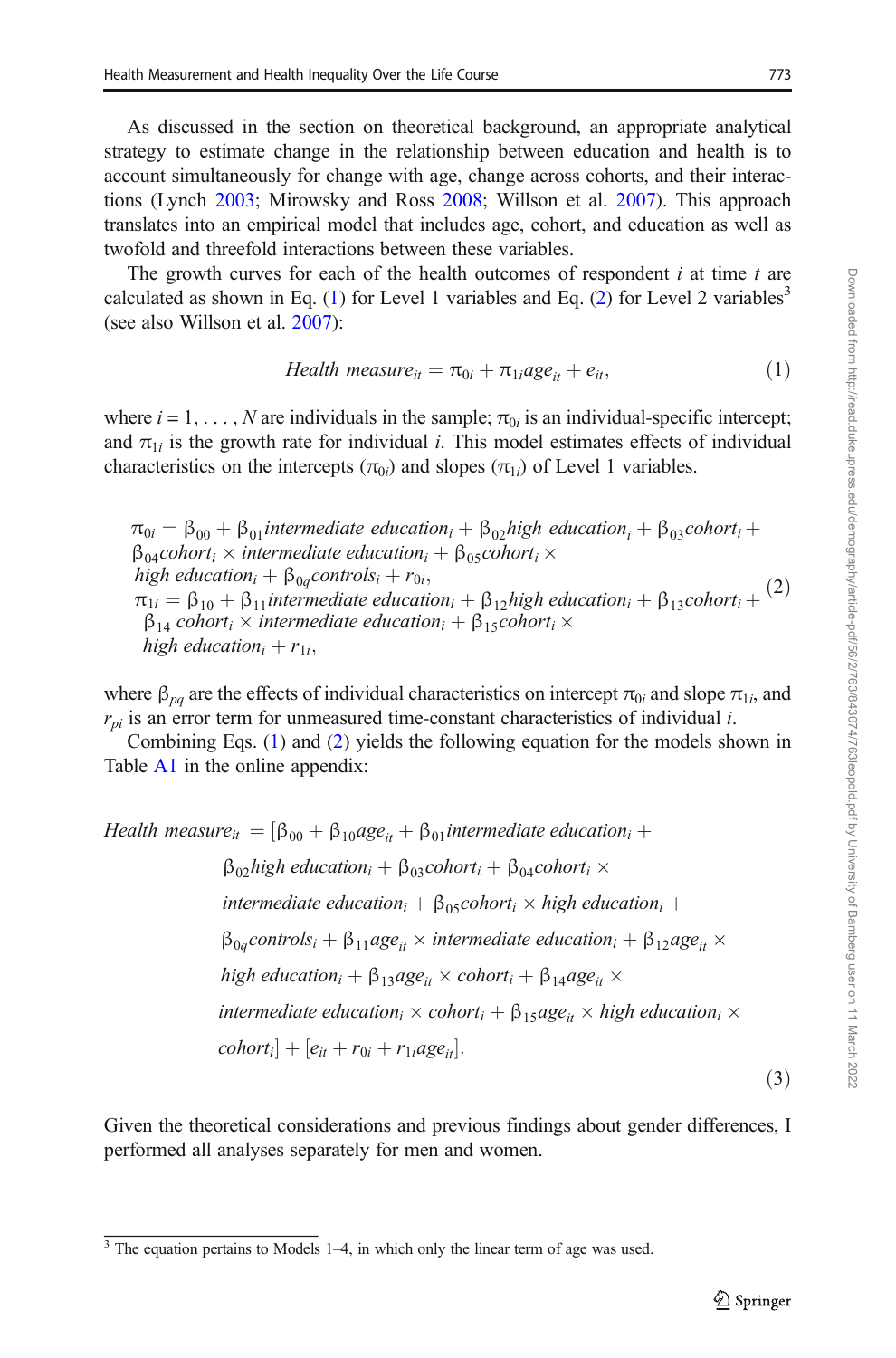An issue that needs to be addressed in analyses of change in life course research on health inequality is selection related to health. To assess the role of selective attrition from the panel, I examined (1) the dropout risk among lowerand higher-educated people, (2) initial health levels among lower- and highereducated dropouts compared with those who stayed in the panel, and (3) applied inverse probability weighting to correct for potential bias due to attrition. Descriptive results (Table A2 in the online appendix) show that lower-educated men and women were more likely to die than higher-educated men and women. In line with previous evidence (Baeten et al. [2013](#page-18-0)), this suggests that selective mortality led to positive health selection among lower-educated individuals who remained under observation.

Further, the results in Table A2 in the online appendix show that dropout for reasons other than death was barely related to health levels at initial observation. Although these findings provide no reasons to expect bias due to panel attrition, it is still possible that changes in health were related to different types of attrition.

To correct for this potential source of bias, I used inverse probability weighting (IPW) (Wooldridge [2002\)](#page-21-0). The variables included in the models to calculate inverse probability weights were each of the four health measures, age, education, and interactions between each of these variables measured at  $t - 1$ . I calculated the weights separately for men and women. The results of the main analysis remained almost unchanged after I used IPW: the predictor variables were only weakly associated with the probability of participating in each of the waves (estimates not shown).

The results from the weighted HLM models are shown in Table A1 in the online appendix. In the presence of twofold and threefold interaction effects, the coefficients in Table A1 cannot be interpreted straightforwardly: they show estimates for only one specific combination of values. For example, the main effect of cohort pertains to lower-educated people at age 54, and the interaction effects between education and age pertain to the value at which the cohort was centered (to those born in 1951).

To facilitate the interpretation, I present age-vector graphs (Mirowsky and Kim [2007\)](#page-20-0) that show age-related changes in average health levels for different birth cohorts of lower- and higher-educated people (Fig. [2\)](#page-12-0). In addition, Table [2](#page-13-0) presents the corresponding marginal effects for education differences and their confidence intervals for each measure of health, changes in these differences with age, and tests of differences between z-standardized measures of SRH and PCS (SRH – PCS) as well as between z-standardized measures of SRH and grip strength (SRH – grip strength).

#### **Results**

Figure [2](#page-12-0) shows model-based predictions for change in all health measures. Health trajectories of higher-educated people are represented by gray curves, and health trajectories of lower-educated people are represented by black curves. In the plots for SRH, PCS, and grip strength, lower values indicate worse health; in the plots for weak grip, higher values indicate worse health. The  $y$ -axes of the figures are defined for the predicted average values of the four outcomes at fixed values of age, cohort, and education. To allow for cohort effects, I fixed the variable for cohort at 20 values of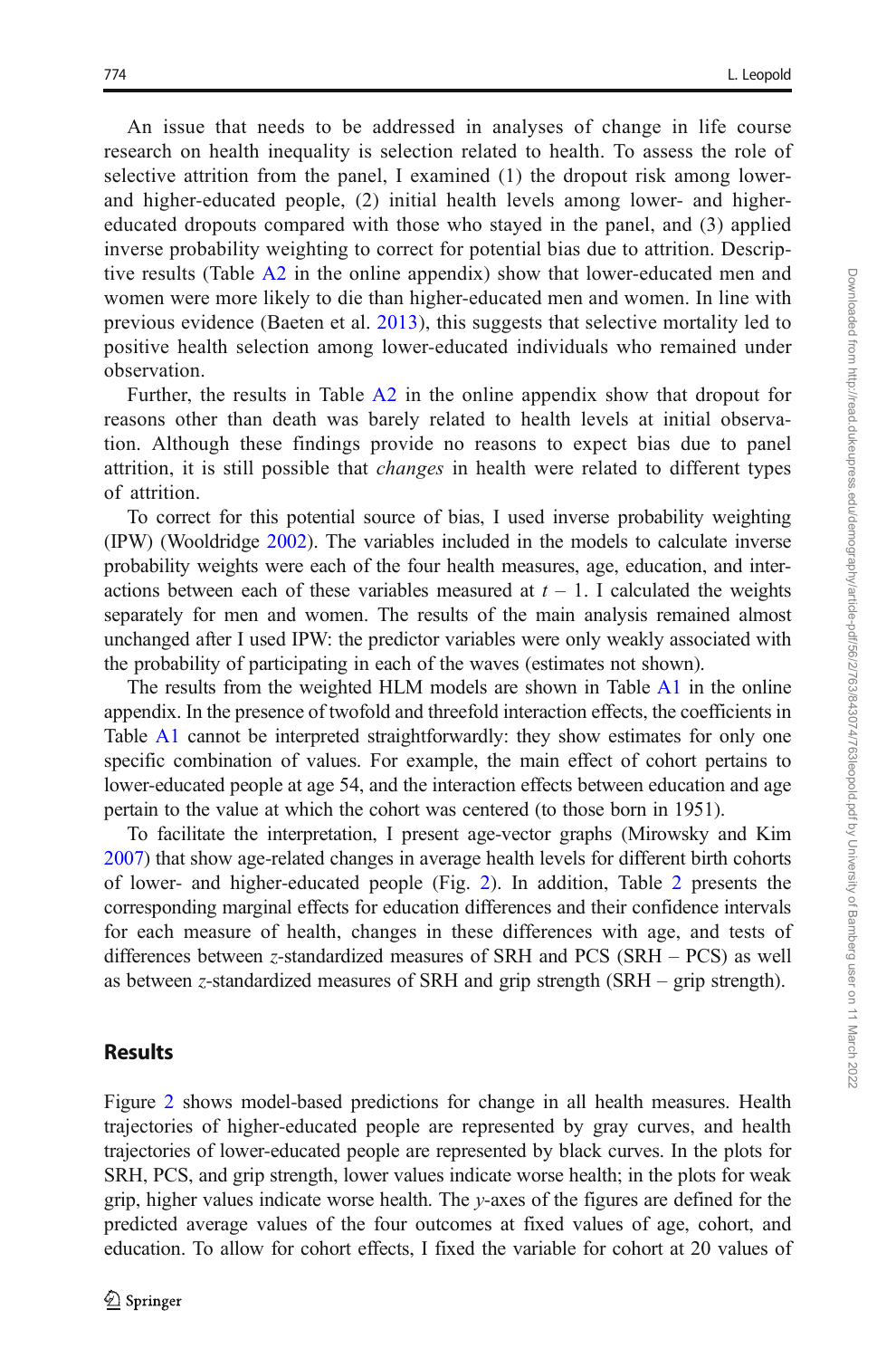<span id="page-12-0"></span>

Fig. 2 Predicted aging vectors of self-reported and objective health measures. Predictions are based on Models 1–8 in Table A1 of the online appendix. Black lines = lower education. Gray lines = higher education. Source: Data are from SOEP, v.32 release 2016.

age at initial observation, counting in three-year intervals from the age of 26 (i.e., birth year of 1980) to the age of 75 (i.e., birth year of 1931). As a result, the plots show cohortspecific curves, whereby the length of each curve indicates each cohort's age at the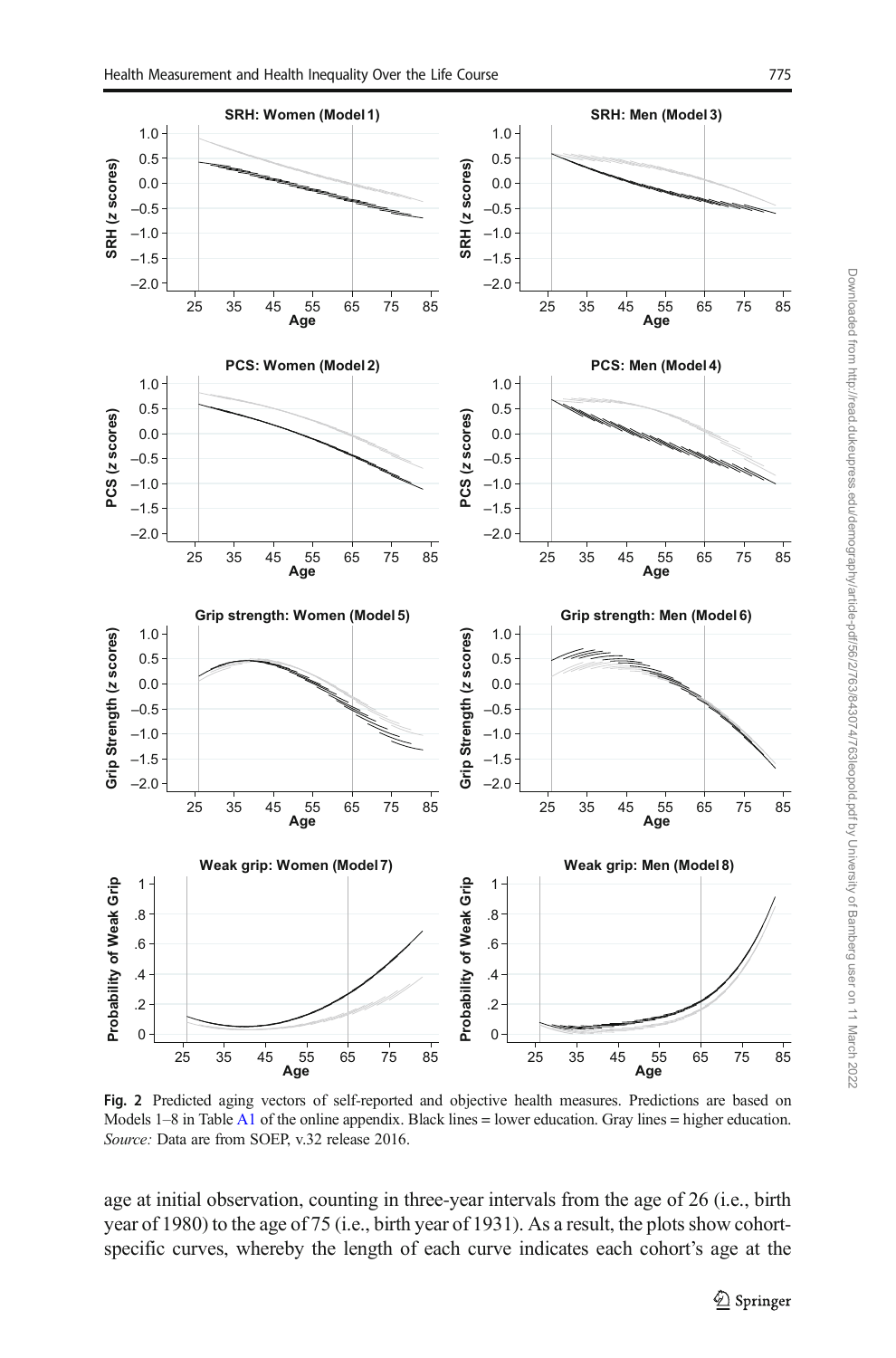<span id="page-13-0"></span>

|                              | <b>SRH</b>        |                   | PCS               |                   | Grip Strength      |                   | Weak Grip          |                      |
|------------------------------|-------------------|-------------------|-------------------|-------------------|--------------------|-------------------|--------------------|----------------------|
|                              | Model<br>Men,     | Model 2<br>Women, | Model 3<br>Men,   | Model 4<br>Women. | Model 5<br>Men,    | Model 6<br>Women. | Model 7<br>Men,    | Model 8<br>Women.    |
| <b>Education Differences</b> |                   |                   |                   |                   |                    |                   |                    |                      |
| At age 26                    | 0.011             | 0.476             | $-0.014$          | 0.231             | $-0.322$           | $-0.097$          | $-0.016$           | $-0.039$             |
|                              | $[-0.365, 0.388]$ | [0.074, 0.878]    | $[-0.317, 0.289]$ | $[-0.097, 0.560]$ | $[-0.689, 0.044]$  | $[-0.458, 0.264]$ | $[-0.092, 0.059]$  | $[-0.153, 0.075]$    |
| At age 65                    | 0.391             | 0.387             | 0.437             | 0.391             | 0.038              | 0.259             | $-0.053$           | $-0.151$             |
|                              | [0.202, 0.581]    | [0.139, 0.634]    | [0.261, 0.614]    | [0.148, 0.634]    | $[-0.114, 0.191]$  | [0.077, 0.442]    | $[-0.125, 0.018]$  | $[-0.231, -0.066]$   |
| Change from                  | 0.380             | $-0.089$          | 0.451             | 0.160             | $-0.360$           | 0.356             | $-0.037$           | $-0.112$             |
| age 26 to 65                 | [0.193, 0.567]    | $[-0.244, 0.065]$ | [0.325, 0.578]    | [0.074, 0.245]    | $[-0.575, -0.147]$ | [0.178, 0.535]    | $[-0.217, -0.041]$ | $[-0.141, -0.078, ]$ |
| Observations<br>Number of    | 4,608             | 4,824             | 4,608             | 4,824             | 4,608              | 4,824             | 4,608              | 4,824                |

percentage points. Values in brackets are 95 % confidence intervals. Estimates are based on Models 1-8 in Table A1 of the online appendix. Differences at ages 26 and 65 are predicted mean differences between higher- and lower-educated respondents. Positive values of SRH, PCS, and grip strength as well as negative values of weak grip indicate better health among higher-educated than lower-educated respondents. Cohort is centered at ages 26 and 65. Change with age is calculated as a difference between the predicted mean differences at age 26 percentage points. Values in brackets are 95 % confidence intervals. Estimates are based on Models 1–8 in Table A1 of the online appendix. Differences at ages 26 and 65 are predicted mean differences between higher- and lower-educated respondents. Positive values of SRH, PCS, and grip strength as well as negative values of weak grip indicate better health among higher-educated than lower-educated respondents. Cohort is centered at ages 26 and 65. Change with age is calculated as a difference between the predicted mean differences at age 26 and the predicted mean differences at age 65. and the predicted mean differences at age 65.

Source: Data are from SOEP, v.32 release 2016. Source: Data are from SOEP, v.32 release 2016.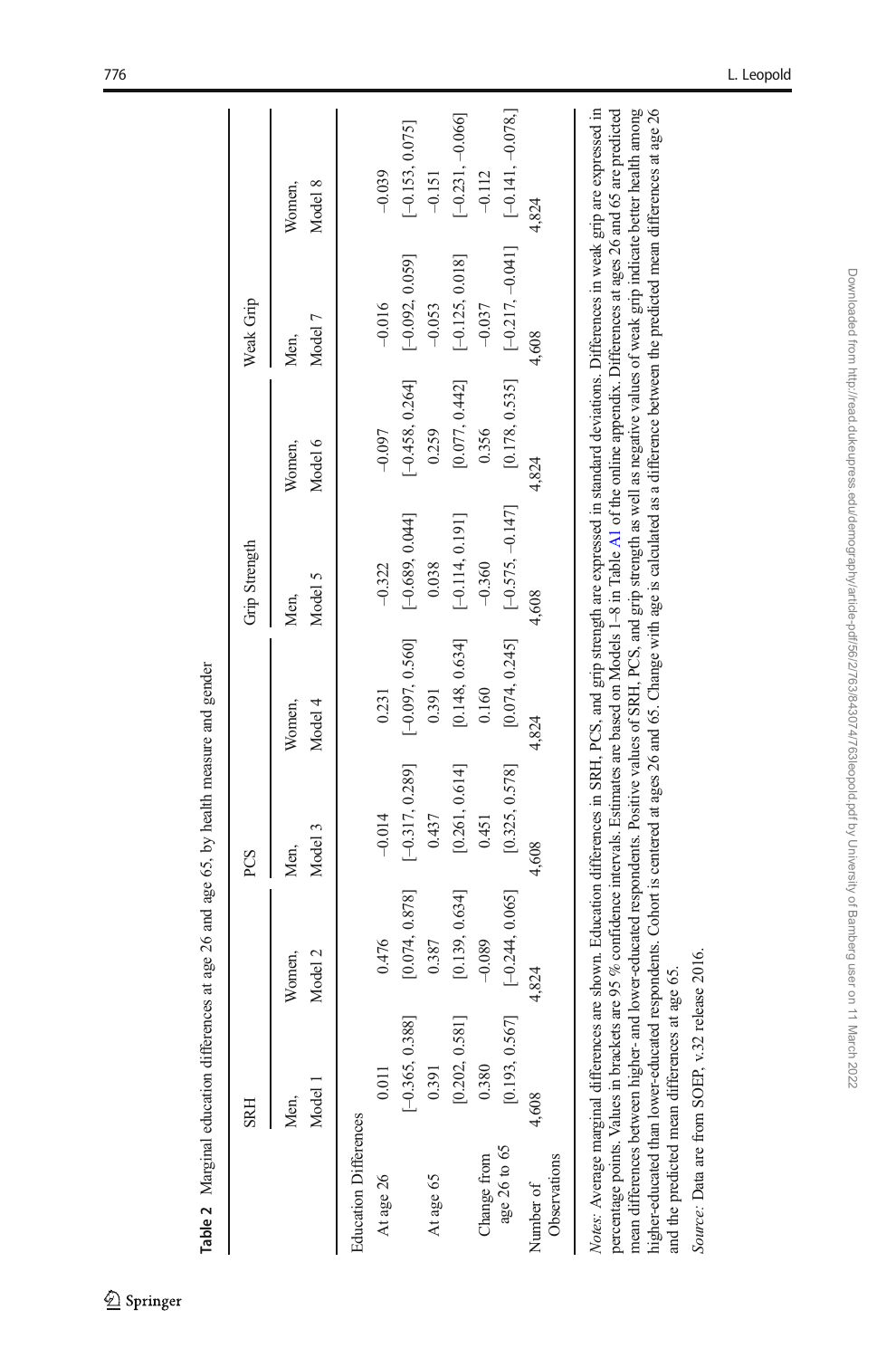beginning and at the end of their observation period. Cohort effects are visible at the age overlaps across cohorts. If cohort effects are small, the cohort-specific curves connect; as cohort effects increase, the pattern appears ragged (Mirowsky and Kim [2007\)](#page-20-0).

The results presented in Fig. [2](#page-12-0) provide answers to the key question of the present study: namely, whether and to what extent life-course trajectories of health—and education differences therein—depend on the health outcome. To evaluate age patterns and effect sizes, I compared education differences at the initial age of 26 with education differences at the age of 65, indicated by reference lines in each plot. This age range covers an important part of the adult life course during which education differences in health unfold. Moreover, before the age of 65, study cohorts of lower- and highereducated people are still largely unaffected by selective mortality.

To assess variability in the estimates, Table [2](#page-13-0) shows the corresponding marginal effects for education differences along with their confidence intervals for SRH, PCS, and grip strength at the initial age of 26 and at the age of 65 as well as change in education differences in these health measures across this age interval.

Two central findings emerged from the analysis. First, as shown in Fig. [2](#page-12-0) and Table [2,](#page-13-0) the pattern of health inequality unfolding over the life course looks similar for the measures of SRH and PCS. For men, education differences on both measures increased with age, and these changes were substantial in magnitude (columns 1 and 3, Table [2\)](#page-13-0). There were no education differences in men's SRH and PCS at the initial age. Until the age of 65, the gap on both measures grew to approximately 40 % of a standard deviation. Moreover, the cohort pattern among men suggests that the life course increase of education differences was less pronounced among older cohorts and intensified in newer cohorts of men (Fig. [2\)](#page-12-0). However, these cohort effects were small and not statistically significant.<sup>4</sup> Among women, initial education differences (age  $26$ ) in SRH were large and remained stable across the following four decades of life (until age 65). Initial differences in women's PCS amounted to one-quarter of a standard deviation. Until the age of 65, these differences increased by 16 % of a standard deviation.

Second, men's and women's health trajectories of the exact same samples look entirely different if measured by the objective measures of average grip strength and the probability of weak grip. Among women, education differences in grip strength increased substantially with age. At the age of 26, lower-educated women had a slightly stronger grip than higher-educated women (column 5, Table [2\)](#page-13-0). These differences reversed after the age of 40, with higher-educated women showing slower declines in average grip strength. By age 65, grip strength of higher-educated women exceeded grip strength of lower-educated women by approximately one-third of a standard deviation (or 2 kg). The cohort trend among women suggests larger differences in older cohorts, but these cohort effects were small.

The measure of weak grip confirmed these results for women. At age 26, the probability of weak grip was estimated at approximately 10 % both among lowerand higher-educated women (Fig. [2](#page-12-0)). By age 65, the probability of weak grip increased

 $4 I$  evaluated the statistical significance of cohort effects on each health measure by calculating marginal education differences and their confidence intervals for different values of cohort and age (results not shown). None of the differences between cohorts were statistically significant.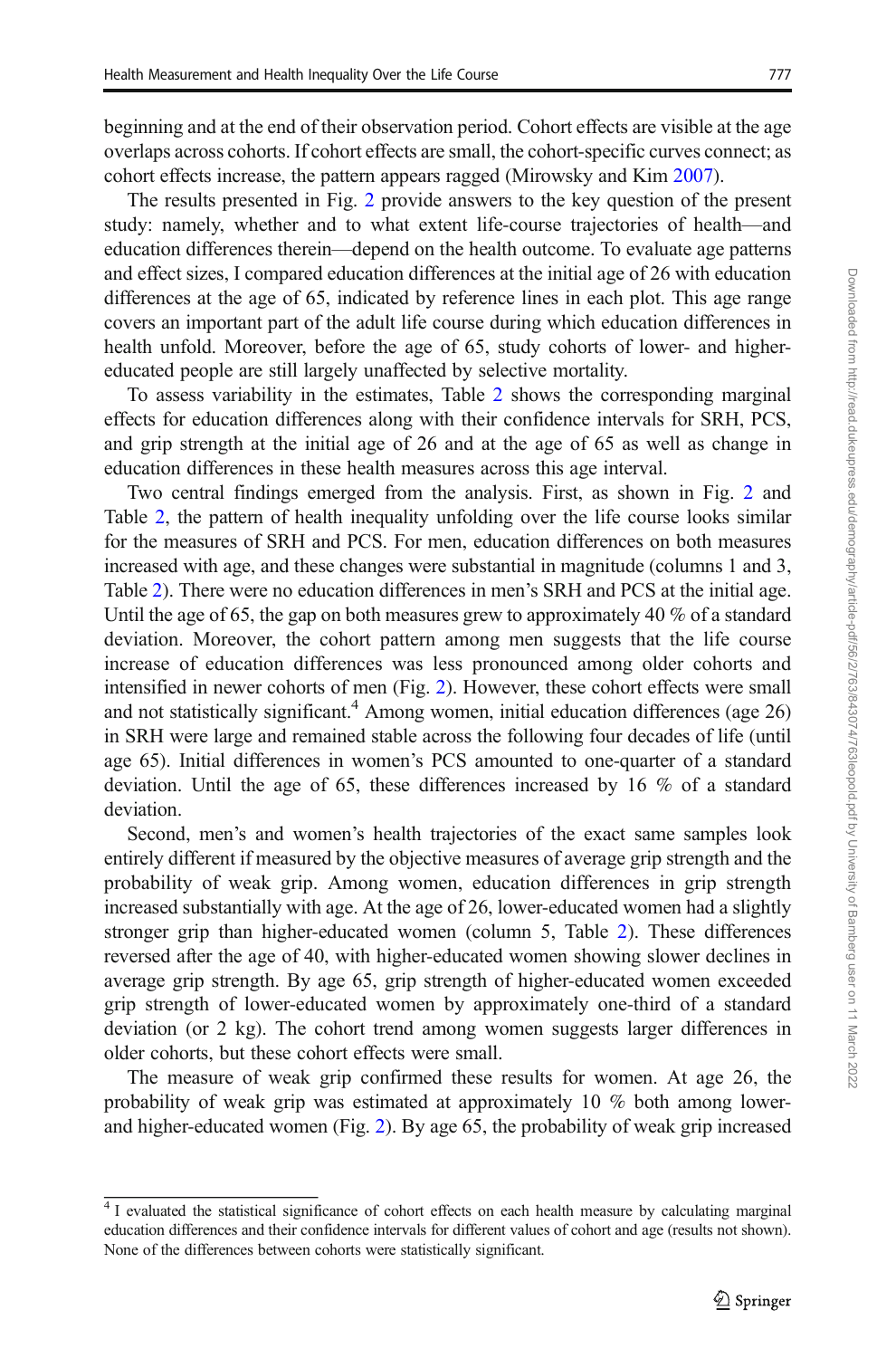to approximately 15 % for higher-educated women, whereas it almost tripled to approximately 30 % for lower-educated women. Until the age of 80, these education differences grew further, increasing to about 30 percentage points.

Among men, a contrasting pattern emerged. At the initial age, lowereducated men had considerably higher grip strength, surpassing their highereducated counterparts by one-third of a standard deviation (3 kg). These differences converged with age. At age 65, no education differences were found in men's grip strength. Only at ages older than 65, higher-educated men were slightly stronger than lower-educated men.

In the probability of men's weak grip, no differences were found at the initial age of 26. Around age 40, an advantage of higher-educated men emerged. This gap increased only slightly (by roughly 4 percentage points) across middle and later stages of the life course (Table [2,](#page-13-0) column 7).

#### Additional Analyses

In the additional analyses, I examined the unexpected results for men's grip strength in more detail, addressing two post hoc explanations.

The first possible explanation is differences in body weight. As research has shown, higher body weight is associated with stronger grip for men but not for women (Gale et al. [2007\)](#page-19-0). Given that lower-educated men are heavier, on average, than highereducated men, this difference may be reflected in higher grip strength among lowereducated men. The second potential explanation concerns differences in occupations. Lower-educated men more often work in manual occupations, and manual work could contribute to muscle mass and strength. Importantly, both of these factors—higher body weight and manual work—constitute substantial health risks in the longer run (Kjellsson [2013\)](#page-20-0), although they may contribute to higher grip strength in younger adulthood (Kröger et al. [2016\)](#page-20-0).

Figure A2 in the online appendix illustrates the results obtained from the additional analyses. Once body weight was controlled for (middle plot), lowereducated men's early-life advantage in grip strength was reduced. In later life, instead, the gap between higher- and lower-educated men increased slightly, with grip strength declining faster among the lower-educated. The additional control for manual occupation (right-hand plot) entirely explained the advantage of lower-educated men in terms of grip strength in younger adulthood as well as their small disadvantages in later life.

# **Discussion**

The cumulative (dis)advantage hypothesis predicts that education differences in health increase with age (Ross and Wu [1996\)](#page-20-0). Although many studies have supported this prediction, the evidence is limited in an important way. All previous tests were based on self-reported health measures. Despite the numerous and widely recognized benefits of these measures, recent research has raised concerns about their validity in terms of key analytical constructs in studies of the cumulative (dis)advantage hypothesis, including education differences, age differences, cohort differences, and gender differences. In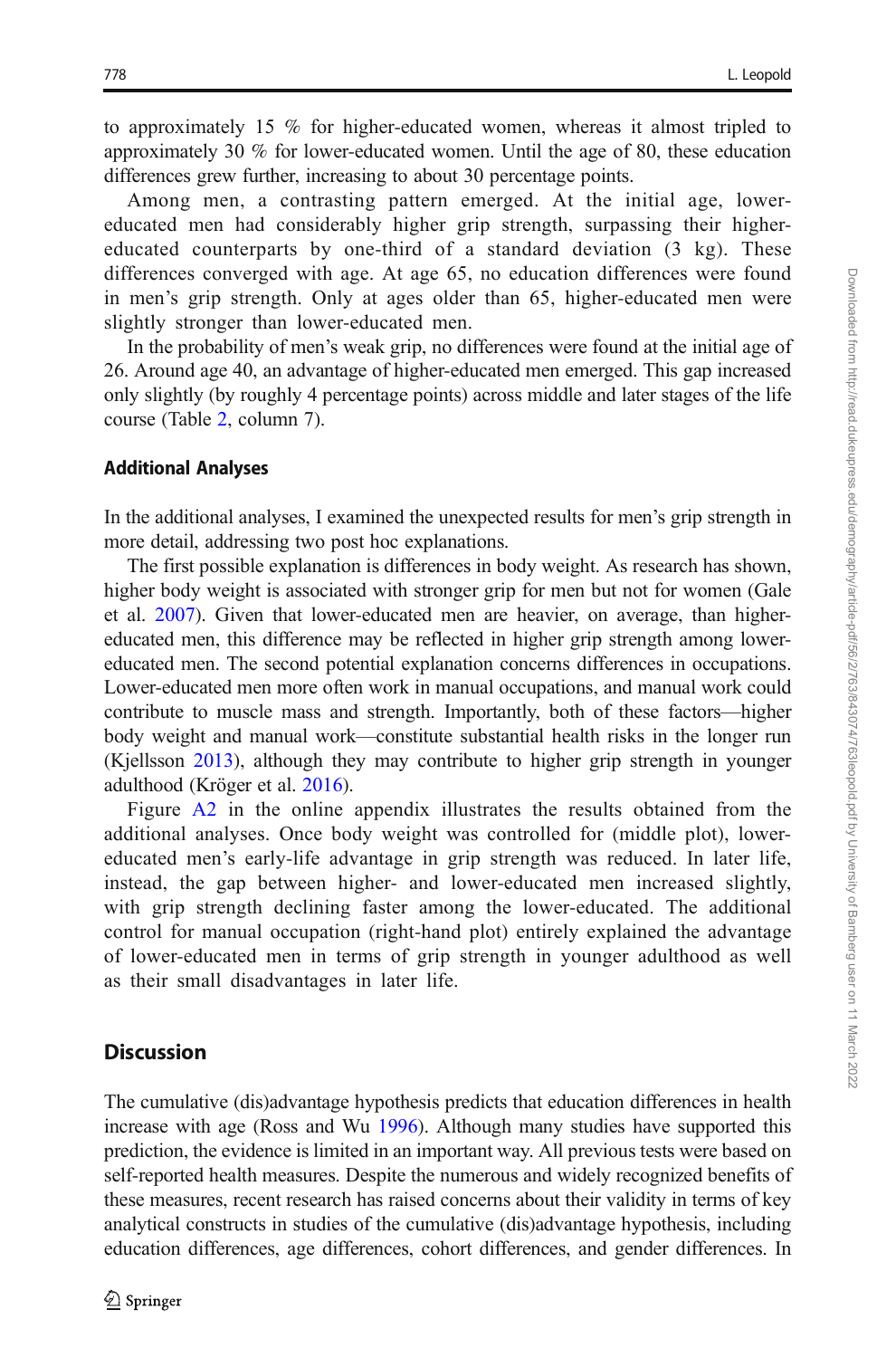view of potential bias related to these issues, it remained unclear whether and to what extent previous conclusions about health inequality over the life course were affected by group differences in the validity of self-reported health measures.

To my knowledge, the present study is the first to address this issue by offering a systematic comparison on self-reported and objective health outcomes measured on the same samples observed across a period of eight years and covering the full age range of the adult life course. The outcomes explored here are indicators recognized in the literature as valid and reliable measures of general physical health, including self-rated health, the Physical Component Scale, and objective measures of grip strength and weak grip.

The main question guiding my analysis was whether education differences in health take similar shapes if assessed by self-reported and objective measures of physical health. The answer is no. For both men and women, conclusions regarding the main pattern predicted by the cumulative (dis)advantage hypothesis were reversed depending on whether the analysis was based on self-reported or objective measures. When health was measured by selfreported measures, the prediction of cumulative (dis)advantage hypothesis was consistent with men's, but not women's, health trajectories. If health was measured by grip strength and the probability of weak grip, the prediction of the cumulative (dis)advantage hypothesis was consistent with women's, but not men's, health trajectories.

Although the results for women showed different patterns for self-reported and objective measures, the discrepancy was not as large as for men. The main difference for women concerned early adulthood. At younger ages, education gaps were large in women's self-rated measures but absent in women's objective measures. A possible explanation is that self-rated measures of health may capture risky health behaviors that did not yet turn into actual health problems detectable with objective health measures (Peersman et al. [2012](#page-20-0); Zajacova et al. [2017](#page-21-0)). In a Swedish study, men but not women considered risky health behaviors in their self-reports of general health even if the negative health effects of these behaviors had not transpired yet (Peersman et al. [2012\)](#page-20-0). In a study from the United States, no gender differences in the effect of health behaviors on self-rated health were found (Zajacova et al. [2017](#page-21-0)). In the absence of similar studies for the German context, it is unclear whether health behaviors are more important for women's than for men's self-reports of health.

Among men, the differences between self-reported and objective measures of health were much larger than among women. Self-reported measures showed substantial advantages of higher-educated men, which increased with age. Objective measures showed advantages of lower-educated men at younger ages and hardly any education differences in later life. The findings for self-reported measures are consistent with the pattern reported for German men in a recent study of the cumulative (dis)advantage hypothesis (Leopold and Leopold [2018](#page-20-0)). Moreover, other studies have found substantial education differences among German men in chronic conditions and functional limitations (Lampert et al. [2017\)](#page-20-0). This evidence, albeit cross-sectional, contradicts the findings obtained with grip strength as an objective measure of men's physical health, which showed almost no differences between higher- and lower-educated men in middle and later stages of the adult life course.

My results on men's grip strength are consistent with previous cross-sectional evidence, which showed much smaller education gaps in men's than in women's grip strength (Botoseneanu et al. [2015](#page-19-0); de Lima et al. [2017;](#page-19-0) Strand et al. [2016\)](#page-21-0). These studies have speculated that differences in grip strength among men might be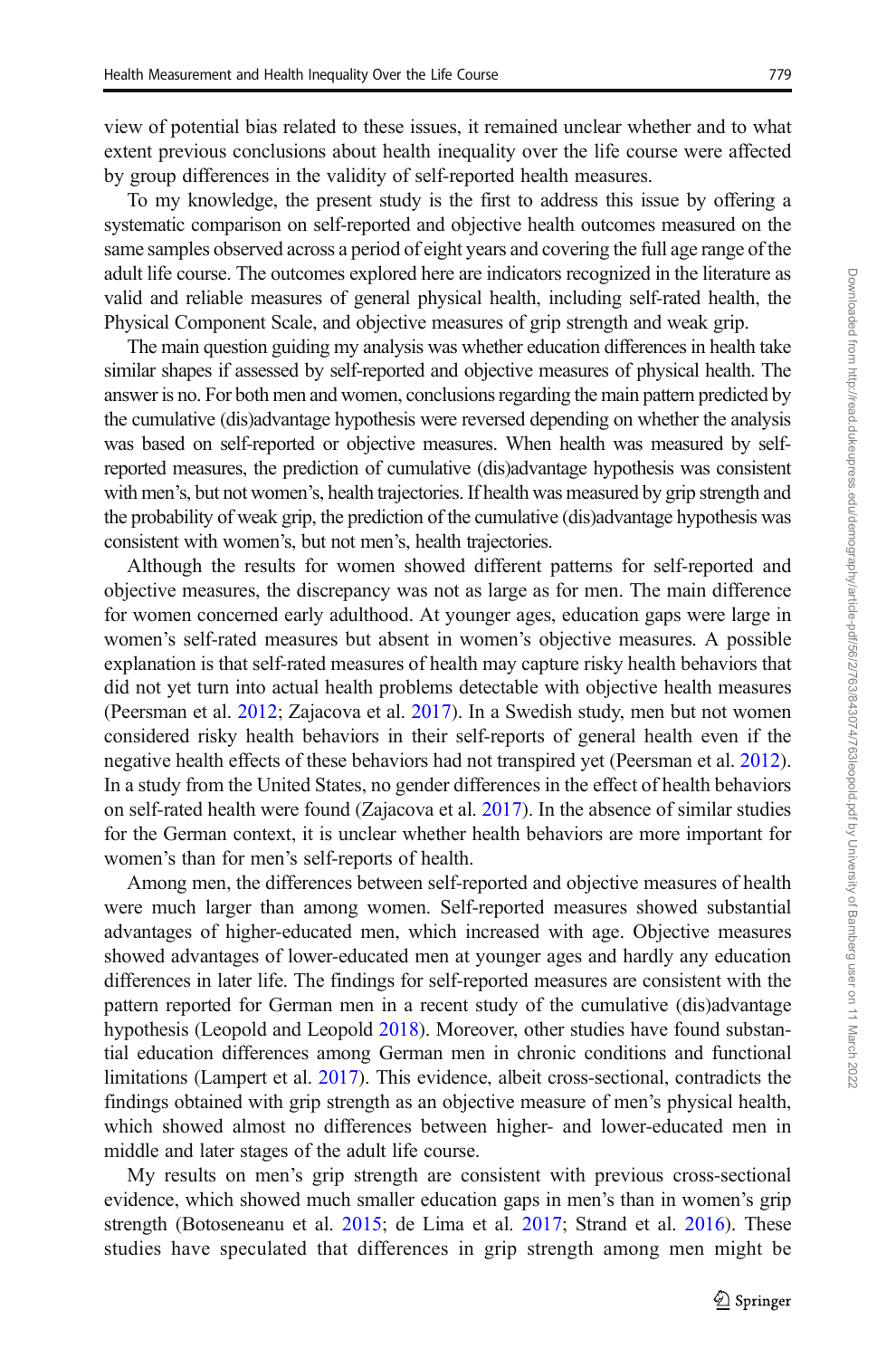suppressed because of manual work and excess body weight of lower-educated men two health risks that are associated with higher levels of grip strength. I was able to examine these factors in a longitudinal design and found that both were indeed influential, but mainly for explaining the advantages of lower-educated men from early until middle stages of the adult life course. These factors did not explain why the measure of grip strength indicated no major health differences between higher- and lower-educated men, contradicting extant evidence showing large differences in terms of chronic conditions and functional limitations (Lampert et al. [2017\)](#page-20-0).

The question that arises from these findings is whether the analyses of an objective measure of health provides more or less accurate evidence on the cumulative (dis)advantage hypothesis than analyses of self-reported measures of health. This question touches on the even more general question of which measure is more suitable for assessing differences in general physical health over the life course.

Although current knowledge is too limited to provide a definitive answer to these questions, it is important to consider the criteria on which different measures are evaluated. First, regarding reporting heterogeneity bias, objective measures of grip strength and weak grip are clearly superior. As health measures assessed by a dynamometer, grip strength overcomes important limitations of self-reported measures, which rely on an assumption that people in different groups apply similar criteria when evaluating their health status. As several studies have shown, this assumption is unwarranted in studies of health differences over the life course between education groups, genders, and cohorts (Dowd and Zajacova [2010](#page-19-0); Peersman et al. [2012;](#page-20-0) Schnittker and Bacak [2014](#page-21-0); Zajacova and Woo [2016\)](#page-21-0). An accurate representation of all these factors has been shown to be essential in studies of health inequality over the life course.

Second, when accuracy is evaluated on the basis of covering a broad range of health problems, the answer is less clear, and it may differ between men and women. One of the main reasons why some health measures are considered broader and more general than others is the strength of their correlation with all-cause mortality. If mortality is a valid criterion for accuracy, results that fit better with education differences in mortality can be considered more accurate. As a recent demographic study from Germany showed, education differences in life expectancy are much larger among men than among women (Luy et al. [2015\)](#page-20-0). In this sense, self-reported measures may be more accurate than grip strength despite reporting bias.

This conclusion is still preliminary. More research is needed to understand the extent to which declines in grip strength reflect common health risks that produce education differences in other measures of general physical health and mortality for men and women. Future research needs to assess not only the strength of the correlations between SRH, PCS, and grip strength and mortality as well as other objectively measured health risks, but also age-related changes in these correlations as well as differences by education and gender. However, in light of the findings of the present study, using grip strength as the main or only measure of general physical health appears to be an insufficient alternative to self-reported measures of physical health, despite the important analytical benefits associated with grip strength.

Looking at the big picture of research on health inequality, the current study makes two main contributions. First, it demonstrates that the choice of health measure plays a crucial role in tests of the cumulative (dis)advantage hypothesis—one of the most prominent sociological hypotheses on health inequality. Basic conclusions may be reversed when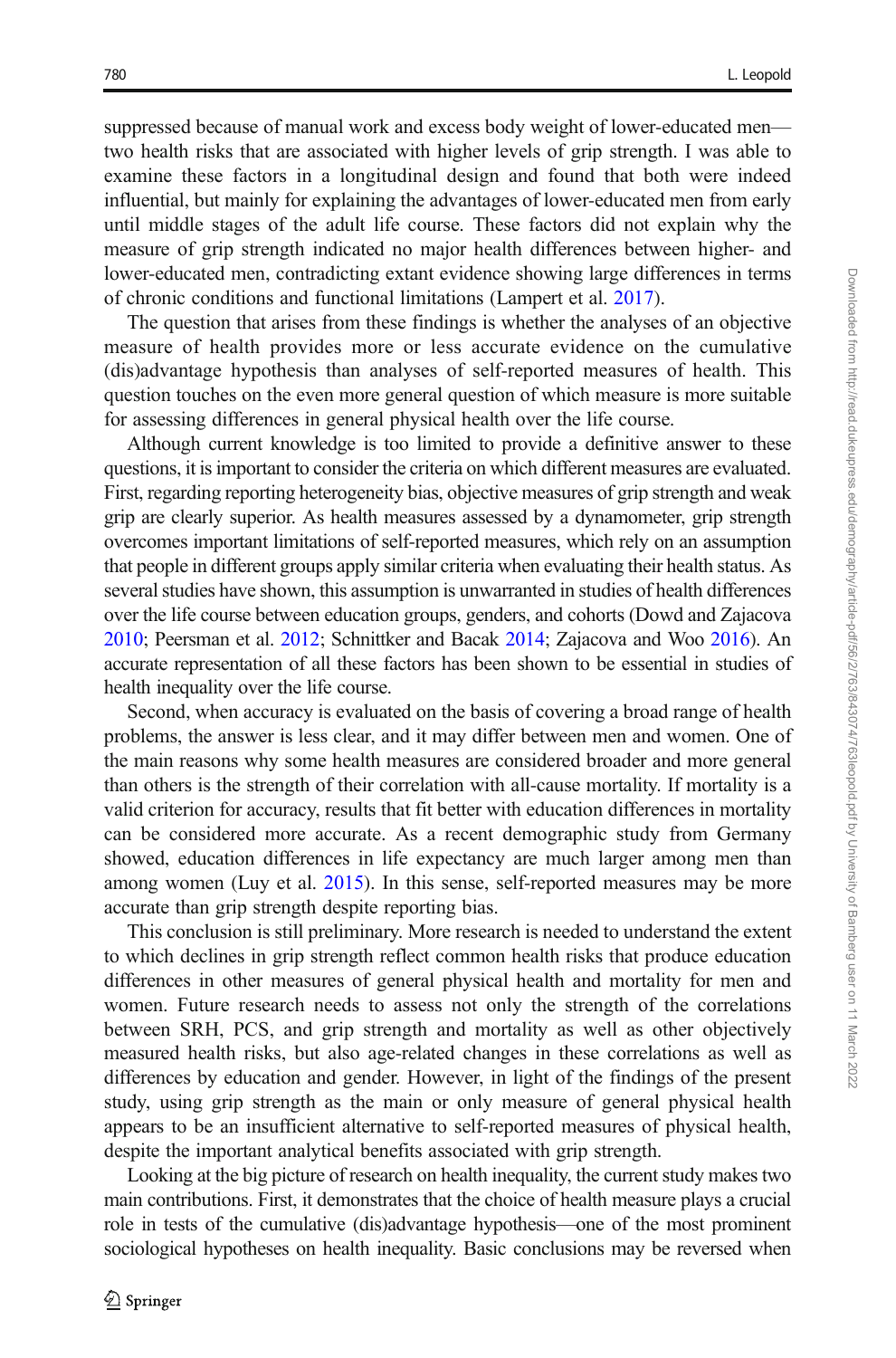<span id="page-18-0"></span>assessing different measures of general physical health—all of which are widely recognized and frequently used in research—on the exact same samples of respondents. The contribution of the current study is to uncover these differences, establishing the central role of health outcomes in the study of health inequality over the life course.

Second, the present study contributes to a broad literature in the fields of demography, economics, epidemiology, and medical sciences that focuses on the question of how general health in a population can and should be measured. My results show that the measure of grip strength—one of the most commonly used objective measures of health in representative surveys—was not sensitive to education differences for men. Based on the measure of grip strength alone, the evidence would suggest that men's health trajectories over the life course do not differ by education, at least not in major ways. This finding contrasts with a large body of evidence on education gradients in men's health, raising concerns about the measure of grip strength as an indicator of general physical health for men.

Acknowledgments Replication files are available at the author's website [\(www.liliyaleopold.com\)](http://www.liliyaleopold.com). I acknowledge financial support from the German Research Foundation (DFG) (Grant No. EN 424/12-1) for the research published in this article. I thank Thomas Leopold and Henriette Engelhardt for their helpful feedback on the previous drafts of the manuscript. I am also grateful to the participants of the 2nd Economics and Sociology Workshop in April 2018 in Amsterdam for a fruitful discussion of the paper.

OpenAccessThis article is distributed under the terms of the Creative Commons Attribution 4.0 International License (http://creativecommons.org/licenses/by/4.0/), which permits unrestricted use, distribution, and reproduction in any medium, provided you give appropriate credit to the original author(s) and the source, provide a link to the Creative Commons license, and indicate if changes were made.

Publisher's Note Springer Nature remains neutral with regard to jurisdictional claims in published maps and institutional affiliations.

# References

- Abe, T., Thiebaud, R. S., Loenneke, J. P., Ogawa, M., & Mitsukawa, N. (2014). Association between forearm muscle thickness and age-related loss of skeletal muscle mass, handgrip and knee extension strength and walking performance in old men and women: A pilot study. Ultrasound in Medicine and Biology, 40, 2069–2075.
- Ambrasat, J., & Schupp, J. (2011). Handgreifkraftmessung im Sozio-Oekonomischen Panel (SOEP) 2006 und 2008 [Handgrip measurement in the Socio-Economic Panel (SOEP) 2006 and 2008] (DIW Data Documentation 54). Berlin: German Institute for Economic Research.
- Andersen, H. H., Mühlbacher, A., & Nübling, M. (2007). Die SOEP-version des SF 12 als instrument gesundheitsökonomischer analysen [The SOEP version of the SF 12 as an instrument of health economics analysis] (SOEP papers on Multidisciplinary Panel Data Research 6). Berlin: German Institute for Economic Research.
- Au, N., & Johnston, D. W. (2014). Self-assessed health: What does it mean and what does it hide? Social Science & Medicine, 121, 21–28.
- Baeten, S., Van Ourti, T., & van Doorslaer, E. (2013). The socioeconomic health gradient across the life cycle: What role for selective mortality and institutionalization? Social Science & Medicine, 97, 66–74.
- Benyamini, Y., Blumstein, T., Lusky, A., & Modan, B. (2003). Gender differences in the self-rated healthmortality association: Is it poor self-rated health that predicts mortality or excellent self-rated health that predicts survival? Gerontologist, 43, 396–405.
- Bohannon, R. W. (2001). Dynamometer measurements of hand-grip strength predict multiple outcomes. Perceptual and Motor Skills, 93, 323–328.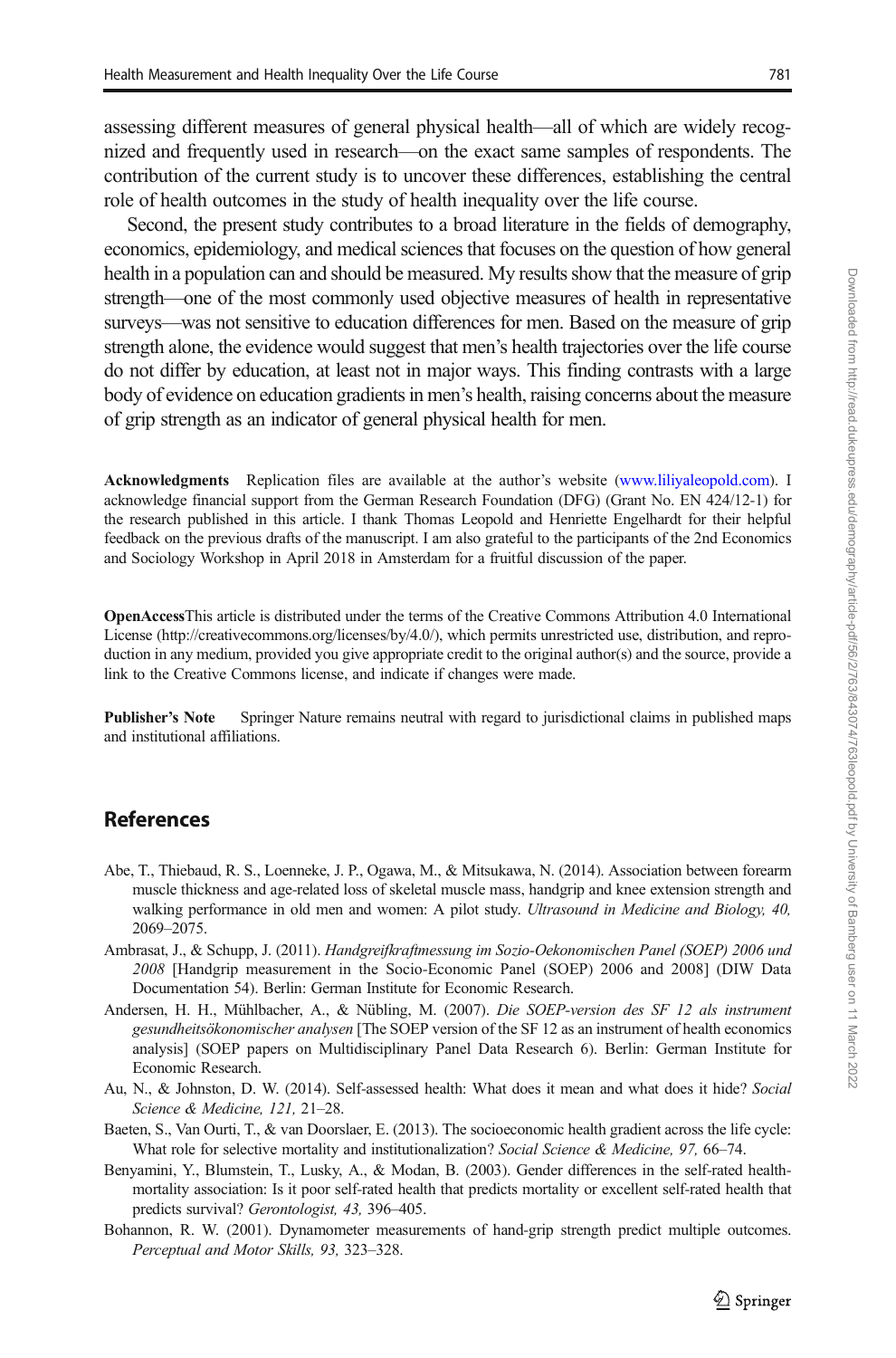- <span id="page-19-0"></span>Botoseneanu, A., Bennett, J. M., Nyquist, L., Shinkai, S., Fujiwara, Y., Yoshida, H., . . . Liang, J. (2015). Cardiometabolic risk, socio-psychological factors, and trajectory of grip strength among older Japanese adults. Journal of Aging and Health, 27, 1123–1146.
- Brown, T. H., Richardson, L. J., Hargrove, T. W., & Thomas, C. S. (2016). Using multiple-hierarchy stratification and life course approaches to understand health inequalities: The intersecting consequences of race, gender, SES, and age. Journal of Health and Social Behavior, 57, 200–222.
- Burgard, S. A., & Chen, P. V. (2014). Challenges of health measurement in studies of health disparities. Social Science & Medicine, 106, 143–150.
- Chen, F., Yang, Y., & Liu, G. (2010). Social change and socioeconomic disparities in health over the life course in China: A cohort analysis. American Sociological Review, 75, 126–150.
- Dannefer, D. (2003). Cumulative advantage/disadvantage and the life course: Cross-fertilizing age and social science theory. Journals of Gerontology, Series B: Psychological Sciences and Social Sciences, 58, S327– S337.
- de Lima, T. R., Silva, D. A. S., de Castro, J. A. C., & Christofaro, D. G. D. (2017). Handgrip strength and associated sociodemographic and lifestyle factors: A systematic review of the adult population. Journal of Bodywork and Movement Therapies, 21, 401–413.
- DiPrete, T. A., & Eirich, G. M. (2006). Cumulative advantage as a mechanism for inequality: A review of theoretical and empirical developments. Annual Review of Sociology, 32, 271–297.
- Dowd, J. B., & Zajacova, A. (2007). Does the predictive power of self-rated health for subsequent mortality risk vary by socioeconomic status in the US? International Journal of Epidemiology, 36, 1214–1221.
- Dowd, J. B., & Zajacova, A. (2010). Does self-rated health mean the same thing across socioeconomic groups? Evidence from biomarker data. Annals of Epidemiology, 20, 743–749.
- Dupre, M. E. (2007). Education differences in age-related patterns of disease: Reconsidering the cumulative disadvantage and age-as-leveler hypotheses. Journal of Health and Social Behavior, 48, 1–15.
- d'Uva, T. B., Van Doorslaer, E., Lindeboom, M., & O'Donnell, O. (2008). Does reporting heterogeneity bias the measurement of health disparities? Health Economics, 17, 351–375.
- Ferraro, K. F., Shippee, T. P., & Schafer, M. H. (2009). Cumulative inequality theory for research on aging and the life course. In V. L. Bengston, D. Gans, M. Silverstein, & N. Putnye (Eds.), Handbook of theories of aging (pp. 413–433). New York, NY: Springer.
- Fleishman, J. A., Selim, A. J., & Kazis, L. E. (2010). Deriving SF-12v2 physical and mental health summary scores: A comparison of different scoring algorithms. *Quality of Life Research*, 19, 231–241.
- Frick, J. R., & Ziebarth, N. R. (2013). Welfare-related health inequality: Does the choice of measure matter? European Journal of Health Economics, 14, 431–442.

Gale, C. R., Martyn, C. N., Cooper, C., & van Aihie Sayer, A. (2007). Grip strength, body composition, and mortality. International Journal of Epidemiology, 36, 228–235.

- Goesling, B. (2007). The rising significance of education for health? Social Forces, 85, 1621–1644.
- Grol-Prokopczyk, H., Freese, J., & Hauser, R. M. (2011). Using anchoring vignettes to assess group differences in general self-rated health. Journal of Health and Social Behavior, 52, 246–261.
- Helweg-Larsen, M., Kjøller, M., & Thoning, H. (2003). Do age and social relations moderate the relationship between self-rated health and mortality among adult Danes? Social Science & Medicine, 57, 1237–1247.
- House, J. S., Lantz, P. M., & Herd, P. (2005). Continuity and change in the social stratification of aging and health over the life course: Evidence from a nationally representative longitudinal study from 1986 to 2001/2002 (Americans' Changing Lives Study). Journals of Gerontology, Series B: Psychological Sciences and Social Sciences, 60, 15–26.
- House, J. S., Lepkowski, J. M., Kinney, A. M., Mero, R. P., Kessler, R. C., & Herzog, A. R. (1994). The social stratification of aging and health. Journal of Health and Social Behavior, 35, 213–234.
- Hu, Y., Pikhart, H., Pajak, A., Kubinova, R., Malyutina, S., Besala, A., . . . Bobak, M. (2016). Education, material condition and physical functioning trajectories in middle-aged and older adults in central and eastern Europe: A cross-country comparison. Journal of Epidemiology and Community Health, 70, 1128–1135.
- Huisman, M., van Lenthe, F., & Mackenbach, J. (2007). The predictive ability of self-assessed health for mortality in different education groups. International Journal of Epidemiology, 36, 1207–1213.
- Idler, E. L., & Benyamini, Y. (1997). Self-rated health and mortality: A review of twenty-seven community studies. Journal of Health and Social Behavior, 38, 21–37.
- Idler, E. L., & Cartwright, K. (2018). What do we rate when we rate our health? Decomposing age-related contributions to self-rated health. Journal of Health and Social Behavior, 59, 74–93.
- Juerges, H. (2010). Health inequalities by education, income and wealth: A comparison of 11 European countries and the US. Applied Economics Letters, 17, 87–91.
- Kim, J. (2008). Intercohort trends in the relationship between education and health: Examining physical impairment and depressive symptomatology. Journal of Aging and Health, 20, 671–693.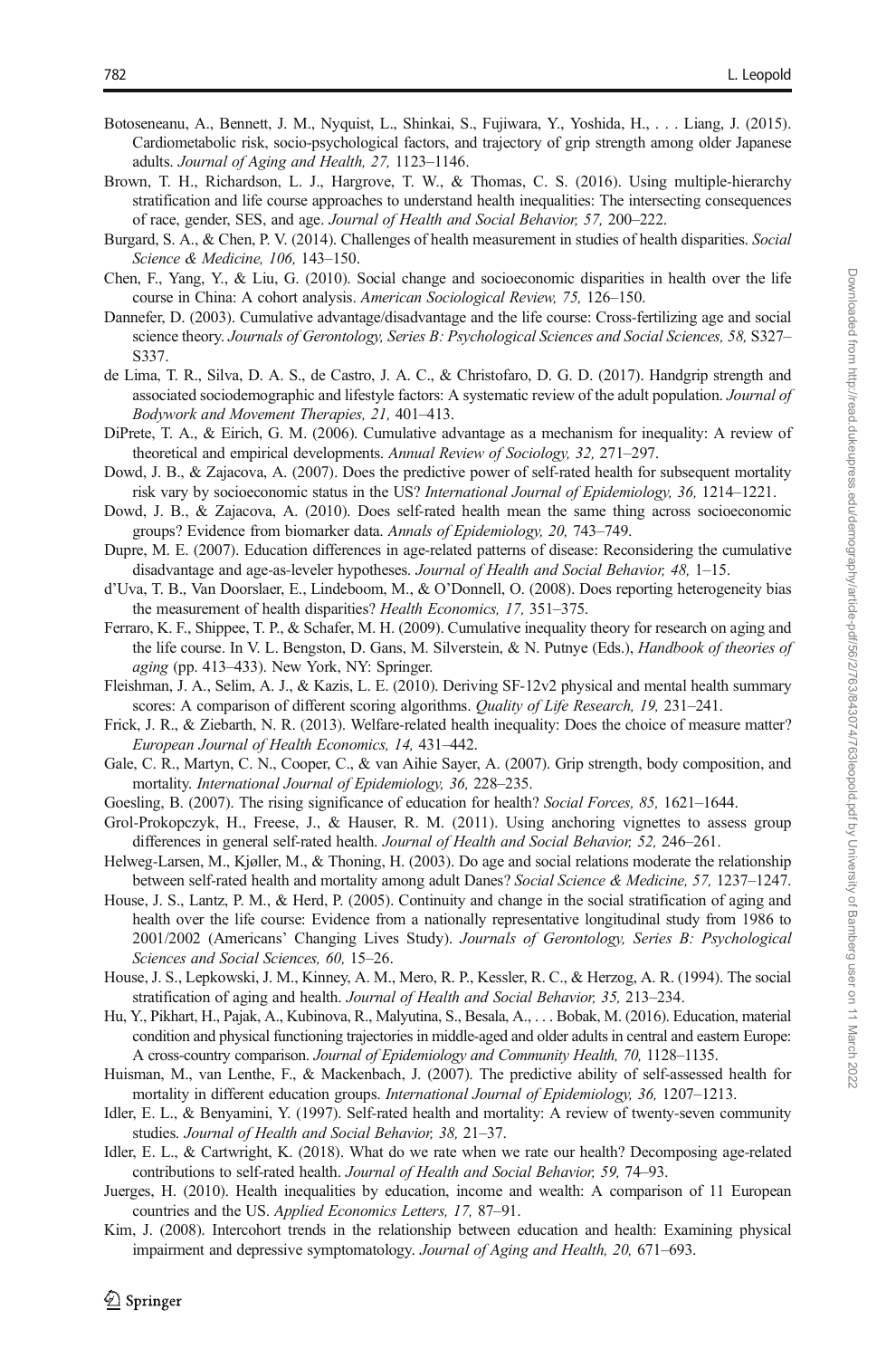- 
- <span id="page-20-0"></span>Kim, J., & Durden, E. (2007). Socioeconomic status and age trajectories of health. Social Science & Medicine, 65, 2489–2502.
- Kitagawa, E. M., & Hauser, P. M. (1973). Differential mortality in the United States: A study in socioeconomic epidemiology. Cambridge, MA: Harvard University Press.
- Kjellsson, S. (2013). Accumulated occupational class and self-rated health. Can information on previous experience of class further our understanding of the social gradient in health? Social Science & Medicine, 81, 26–33.

Krause, N. M., & Jay, G. M. (1994). What do global self-rated health items measure? Medical Care, 32, 930–942.

- Kröger, H., Fritzell, J., & Hoffmann, R. (2016). The association of levels of and decline in grip strength in old age with trajectories of life course occupational position. PLoS One, 11(5), e0155954. [https://doi](https://doi.org/10.1371/journal.one.015954) [.org/10.1371/journal.one.015954](https://doi.org/10.1371/journal.one.015954)
- Lampert, T., Hoebel, J., Kuntz, B., Mueters, S., & Kroll, L. E. (2017). Gesundheitliche ungleichheit in verschiedenen lebensphasen [Health inequalitites in different phases of life] (Report). Berlin, Germany: Robert Koch-Institut.
- Leopold, L. (2016). Cumulative advantage in an egalitarian country? Socioeconomic health disparities over the life course in Sweden. Journal of Health and Social Behavior, 57, 257–273.
- Leopold, L., & Leopold, T. (2018). Education and health across lives and cohorts: A study of cumulative (dis)advantage and its rising importance in Germany. Journal of Health and Social Behavior, 59, 94–112.
- Lindeboom, M., & van Doorslaer, E. (2004). Cut-point shift and index shift in self-reported health. Journal of Health Economics, 23, 1083–1099.
- Liu, H., & Hummer, R. A. (2008). Are education differences in U.S. self-rated health increasing? An examination by gender and race. Social Science & Medicine, 67, 1898–1906.
- Luy, M., Wegner-Siegmundt, C., Wiedemann, A., & Spijker, J. (2015). Life expectancy by education, income and occupation in Germany: Estimations using the longitudinal survival method. Comparative Population Studies, 40, 399–436.
- Lynch, S. M. (2003). Cohort and life-course patterns in the relationship between education and health: A hierarchical approach. Demography, 40, 309-331.
- Metter, E. J., Conwit, R., Tobin, J., & Fozard, J. L. (1997). Age-associated loss of power and strength in the upper extremities in women and men. Journals of Gerontology, Series A: Biological Sciences and Medical Sciences, 52, B267–B276.
- Mirowsky, J., & Kim, J. (2007). Graphing age trajectories: Vector graphs, synthetic and virtual cohort projections, and virtual cohort projections, and cross-sectional profiles of depression. Sociological Methods & Research, 35, 497–541.
- Mirowsky, J., & Ross, C. E. (2008). Education and self-rated health: Cumulative advantage and its rising importance. Research on Aging, 30, 93–122.
- Molina, T. (2016). Reporting heterogeneity and health disparities across gender and education levels: Evidence from four countries. Demography, 53, 295–323.
- Montalcini, T., Migliaccio, V., Yvelise, F., Rotundo, S., Mazza, E., Liberato, A., & Pujia, A. (2013). Reference values for handgrip strength in young people of both sexes. Endocrine, 43, 342–345.
- Mossey, J. M., & Shapiro, E. (1982). Self-rated health: A predictor of mortality among the elderly. American Journal of Public Health, 72, 800–808.
- Noymer, A. (2001). Mortality selection and sample selection: A comment on Beckett. Journal of Health and Social Behavior, 42, 326–327.
- Peersman, W., Cambier, D., De Maeseneer, J., & Willems, S. (2012). Gender, education and age differences in meanings that underlie global self-rated health. International Journal of Public Health, 57, 513–523.
- Peterson, M. D., Zhang, P., Duchowny, K. A., Markides, K. S., Ottenbacher, K. J., & Al Snih, S. (2016). Declines in strength and mortality risk among older Mexican Americans: Joint modeling of survival and longitudinal data. Journals of Gerontology, Series A: Biological Sciences and Medical Sciences, 71, 1646–1652.
- Ploubidis, G. B., & Grungy, E. (2011). Health measurement in population surveys: Combining information from self-reported and observer-measured health indicators. Demography, 48, 699–724.
- Raudenbush, S. W., & Bryk, A. S. (2002). Hierarchical linear models (2nd ed.). Thousand Oaks, CA: Sage Publications.
- Rijk, J. M., Roos, P. R. K. M., Deckx, L., van den Akker, M., & Buntinx, F. (2016). Prognostic value of handgrip strength in people aged 60 years and older: A systematic review and meta-analysis. Geriatrics & Gerontology International, 16, 5–20.
- Rohwer, G. (2016). A note on the dependence of health on age and education. Demography, 53, 325–335.
- Ross, C. E., & Mirowsky, J. (2010). Gender and health benefits of education. Sociological Quarterly, 51, 1–19. Ross, C. E., & Wu, C. L. (1996). Education, age, and the cumulative advantage in health. Journal of Health
- and Social Behavior, 37, 104–120.